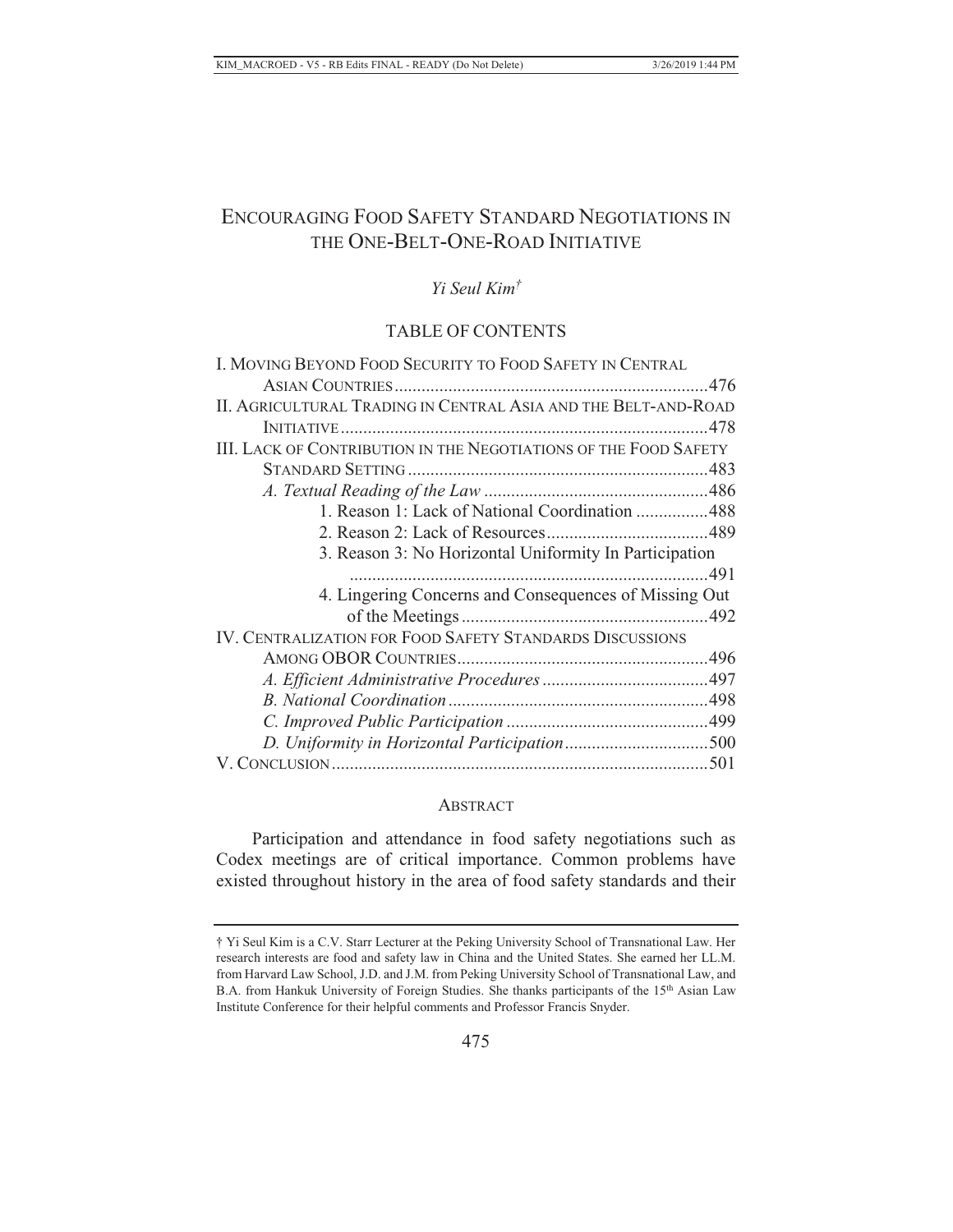formulation regulations. First, there is a lack of interest by the public. Second, the public becomes interested only *after* a food safety crisis. Consequences are two-fold: with lack of public interest, governments often do not allocate enough budget and resources. Then, when the government turns to face the problem with a sudden spike in public interest, it is often too late. The situation becomes more of a crisis management, rather than a risk prevention mechanism. For this reason, participation and attendance in forums such as Codex meetings are of critical importance. Yet, despite their importance, countries have shown drastically different attendance and participation rates in history. This Article aims to take a distinctive view by leaping from Codex meetings into food safety negotiations within the Belt and Road Initiative. Doing so brings much value in reflecting upon lessons for comparative regionalism in the area of food safety law. While this Article proposes some technical considerations to encourage participation in the Belt and Road Initiative, it also does not accuse developing countries of the lack of interest in building a safe food environment for their own people. In fact, it aims to do just the opposite: raise questions on how much room we have left for the developing countries to contribute in negotiating possible food safety standards. In the long run, it is my hope that this will also contribute to the development of the comparative regionalism studies and institutions in law.

### I. MOVING BEYOND FOOD SECURITY TO FOOD SAFETY IN CENTRAL ASIAN COUNTRIES

Since the term "food security" was first used in the World Food Conference back in 1974, it was understood and used in line with important policy considerations over time.<sup>1</sup> This meant that at different times and places, people understood the term in accordance with the specific needs of the population. For decades, meeting food security meant that there was "enough" food to feed a country.<sup>2</sup> Henry Kissinger's idea that "no child should go to bed hungry" well encapsulated the commitment at that point in time.<sup>3</sup> On the international level, whether the generous worldwide supply of food could satisfy the demand by

<sup>1</sup> *See* FAO Agric. & Dev. Econ. Div., *Policy Brief: Food Security*, FOOD & AGRIC. ORG. (June 2006), http://www.fao.org/forestry/13128-0e6f36f27e0091055bec28ebe830f46b3.pdf.

<sup>2</sup> *See* Per Pinstrup-Andersen, *Food Security: Definition and Measurement*, 1 FOOD SEC. 5, 5- 7 (2009).

<sup>3</sup> RICHARD W. MANSBACH & KIRSTEN L. TAYLOR, INTRODUCTION TO GLOBAL POLITICS 514 (2nd ed. 2012).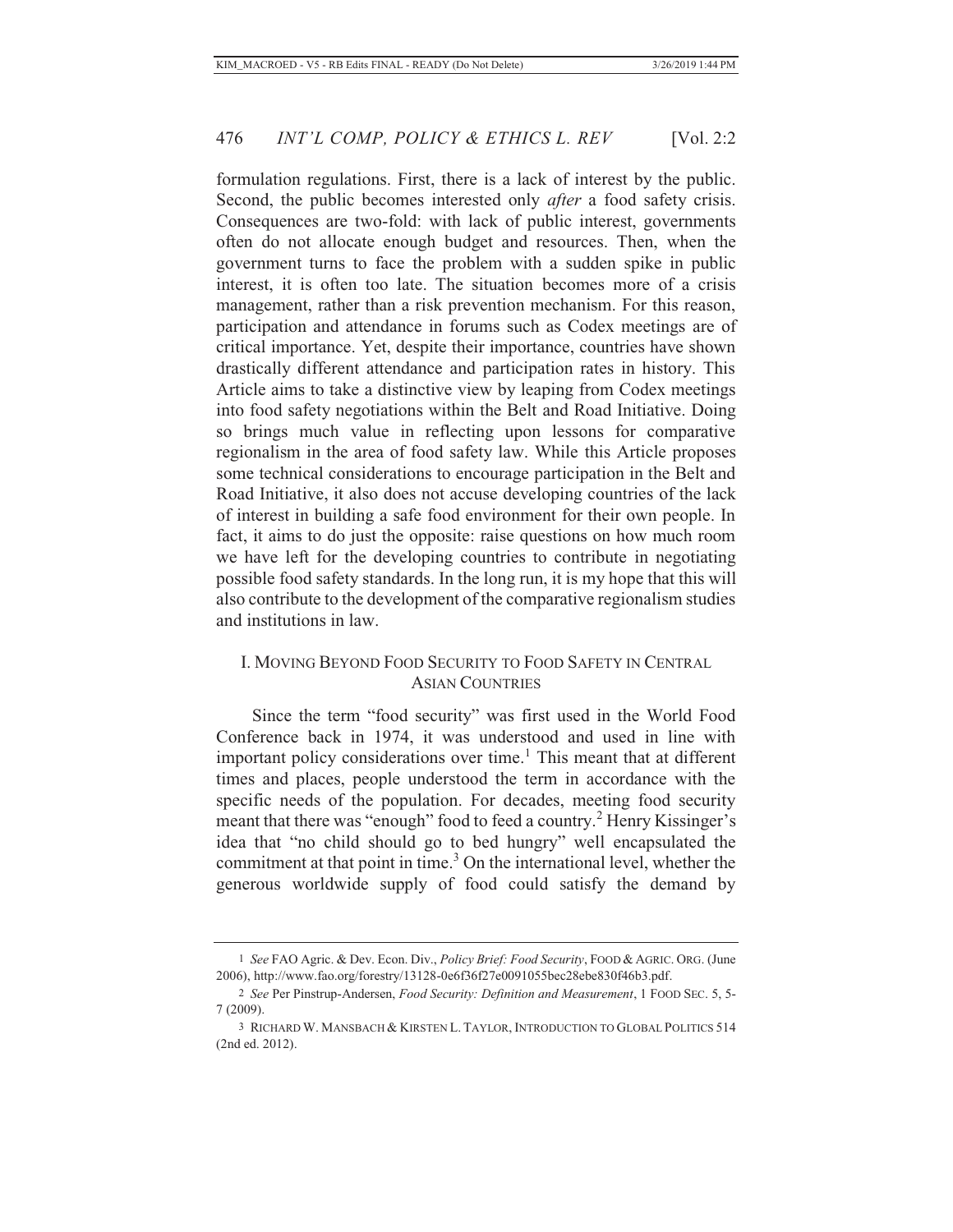guaranteeing availability and price stability was a key factor for decades.4 Then, almost thirty years later at the World Food Summit in 1996, "food security" was viewed to exist, "when all people, at all times, have physical and economic access to sufficient, safe and nutritious food to meet their dietary needs and food preferences for an active and healthy life."<sup>5</sup> In essence, along with this definition, more countries placed importance not merely on the supply and demand aspects of food production, but the quality and safety of the food available to the nation's population. Since then, whether people have safe and healthy food has become the predominant understanding of food security.

Today, more than two decades after 1996, China has taken an initiative with constructing the One-Belt-One-Road Initiative. In many ways, it runs parallel to the development of the term "food security" becoming responsive to societal needs. The One-Belt-One-Road Initiative ("OBOR") is designed to increase industrial cooperation in various aspects and propel "unimpeded trade."<sup>6</sup> With this, Central Asian countries will no longer benefit from simply increased volume of trade, but rather improved and modified versions of the food safety regulations will allow the local population to have access to safer and healthier food. More specifically, this is attained when countries start to engage in trade and the importers and exporters are required to follow stricter local laws and regulations in the target market.<sup>7</sup> In fact, China has made engagement in healthy, safe food trading within the Belt and Road initiative one of its top priorities.<sup>8</sup> This has been proposed to work on numerous levels and various agencies in an attempt to unify food safety standards.<sup>9</sup> Equally important, this priority is set to work with certain awareness in place: "mutual learning and mutual benefit."<sup>10</sup>

This Article aims to make constructive proposals on the ways food safety standards are to be exported and imported among the Belt-and Road countries: with a practical support for multilateral discussions in an

<sup>4</sup> EYASU DESTA MENAMO, IMPACT OF HOUSEHOLD FOOD INSECURITY ON ADHERENCE TO ANTIRETROVIRAL THERAPY (ART) AMONG URBAN PLHIV 13 (2015).

<sup>5</sup> World Food Summit, *Rome Declaration on World Food Security and the World Food Summit Plan of Action*, ¶ 1, U.N. Doc. FAO(063)/F688 (Nov. 13, 1996).

<sup>6</sup> *Xi's statements on the Belt and Road Initiative*, CHINA DAILY (Apr. 15, 2017), http://usa.chinadaily.com.cn/a/201704/15/WS59bb7a1ca310d4d9ab7e8849\_1.html.

<sup>7</sup> *See id.*

<sup>8</sup> *Id.*

<sup>9</sup> *Id.*

<sup>10</sup> Press Release, China National Development and Reform Commission, Vision and Actions on Jointly Building Silk Road Economic Belt and 21st-Century Maritime Silk Road (March 25, 2015), http://en.ndrc.gov.cn/newsrelease/201503/t20150330\_669367.html [hereinafter OBOR Initiative].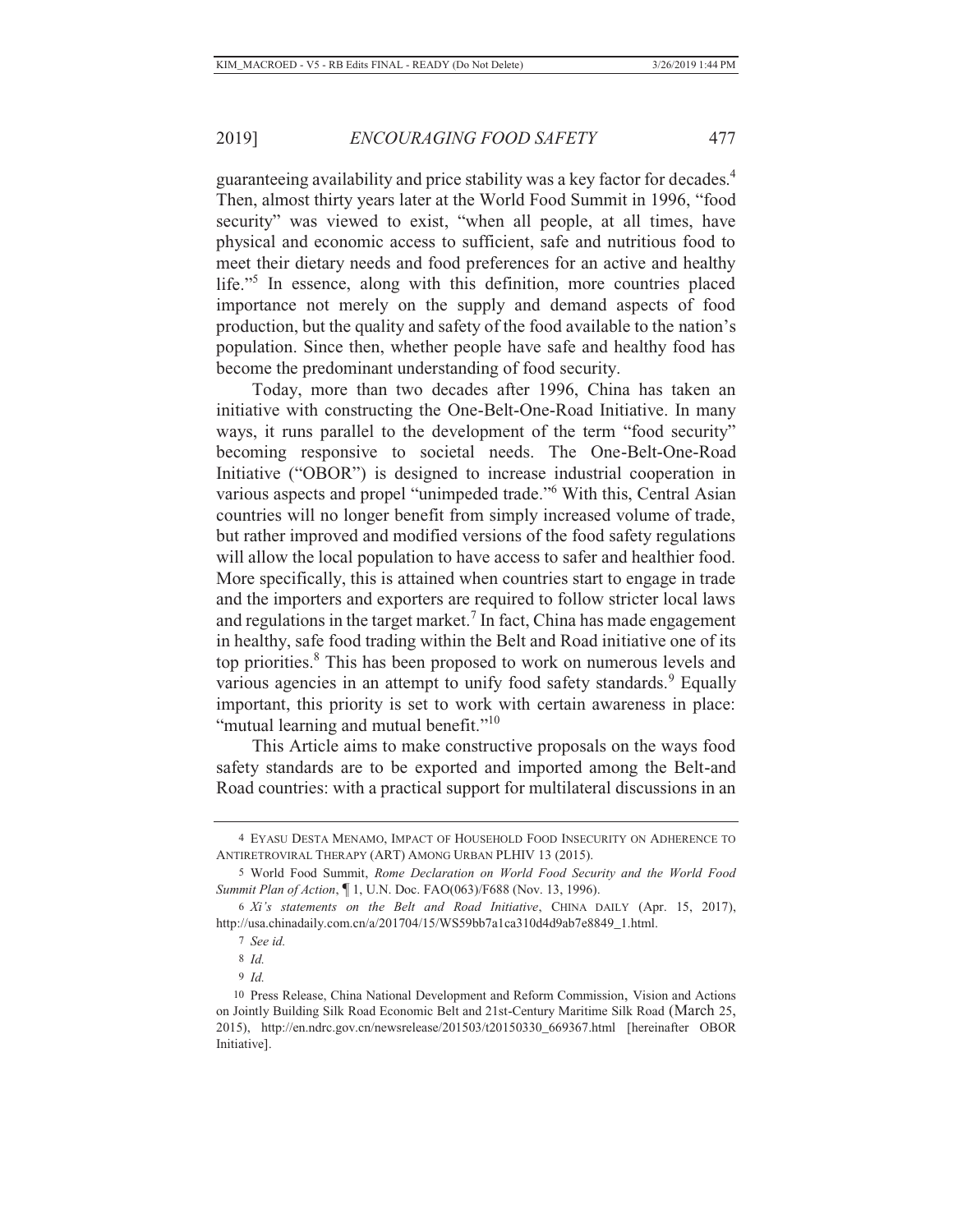effort to centralize means of establishing food safety standards based on the prior lessons learned from Codex Alimentarius Commission ("Codex") meetings. While the article purports that negotiation within the OBOR initiative will, in fact, be negotiating "reality," much is at stake and it is imperative that all countries become involved in setting food safety standards together. This is because no country is free from the outcome of food safety negotiations when they are related to risk analysis and important scientific evidence. Additionally, trade can be heavily influenced by these negotiation outcomes.<sup>11</sup> For this reason, while it is difficult to ignore the importance of understanding the "law" at issue, it is impossible to reject context and the practical choices that governments make when it comes to food safety negotiations. Pure legalism, for this very reason, many times will fail as the sole explanation behind "reality." A joint effort is especially critical for those Central Asian countries that are in a relatively unstable state following the dissolution of the Union of Soviet Socialist Republics. Major sets of ideas behind this Article were inspired by lessons learned from Codex meetings. Part II will begin by introducing some aspects of the agricultural trading in Central Asia. Part III will cover some issues related to developing countries' lack of participation in Codex meetings, and I will provide some possible explanations for the phenomenon. I then propose some technical considerations for OBOR in Part IV.

Throughout this article, I argue that unlike Codex meetings in which food safety standard negotiations are often decentralized, OBOR countries should endorse a "centralization approach" in developing food safety standards. This Article proposes a novel analogy centralization approach for this new form of comparative regionalism.12 In a larger picture, this implies that similar efforts can be institutionalized in other forms of regional food safety negotiations. This Article, however, will mainly focus on Central Asian countries.

### II. AGRICULTURAL TRADING IN CENTRAL ASIA AND THE BELT-AND-ROAD INITIATIVE

Much scholarship has been conducted by lawyers, political scientists, economists and businesspeople alike when it comes to understanding the impacts of OBOR. It is important to review and

<sup>11</sup> Frode Veggeland & Svein Ole Borgen, *Negotiating International Food Standards: The World Trade Organization's Impact on the Codex Alimentarius Commission*, 18 GOVERNANCE 675, 682 (2005).

<sup>12</sup> *See generally* Francis Snyder, *We Need a Global Food Safety Agency: Reflections on the Hidden Jurisprudence of the WTO*, 2 PEKING U. TRANSNAT'L L. REV. 162 (2014).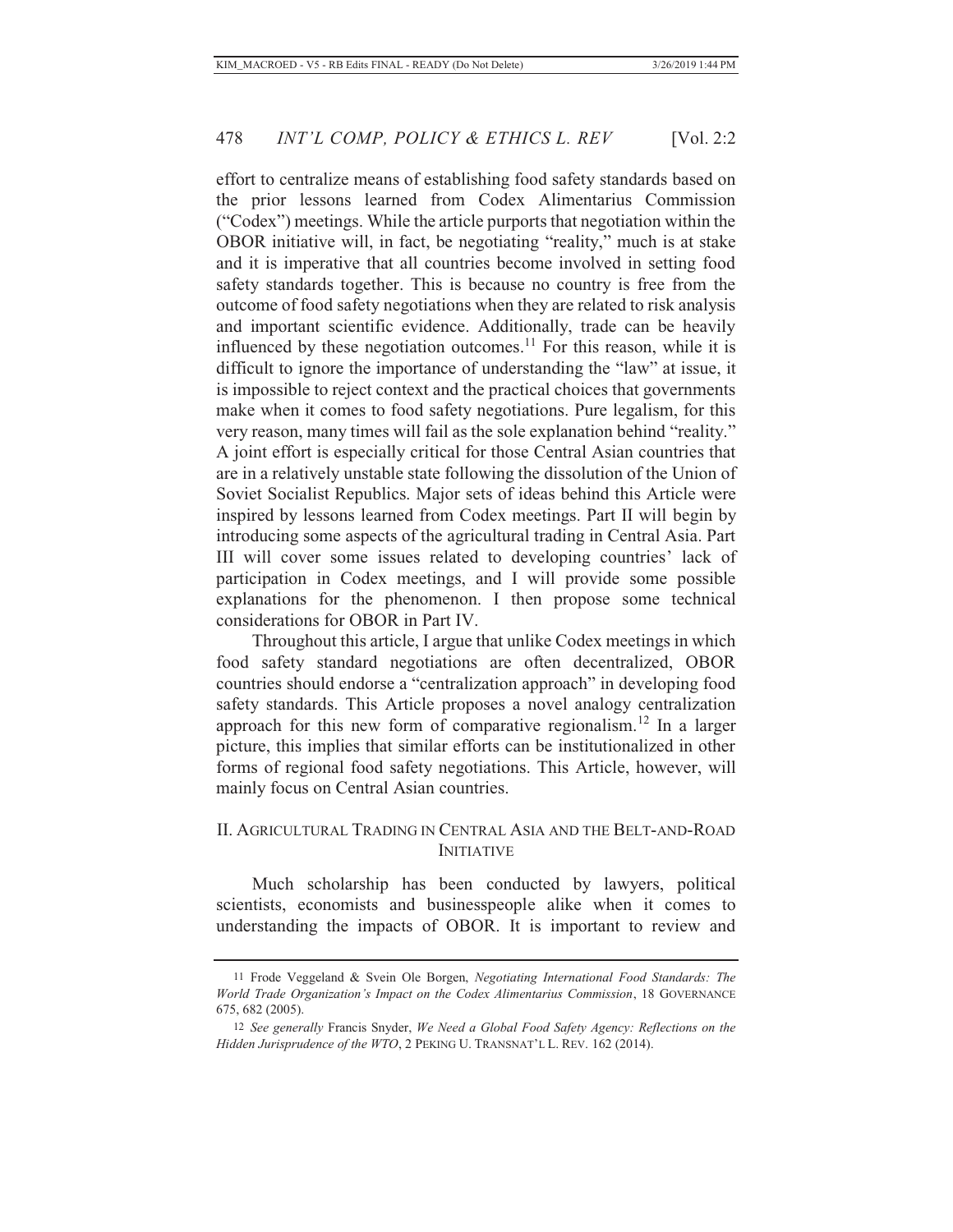understand the status quo of agricultural trading in Central Asia and how OBOR will develop to affect the countries involved. While much is still unfolding and at a stage of anticipation, the Belt-and-Road outreach works in two ways: on land and at sea. A Eurasian Land Bridge is to be constructed and economic corridors built on international transport systems are to connect areas going from Mongolia, Russia, Central Asia, West Asia, and the Indochina Peninsula economic corridors.<sup>13</sup> On waterfronts, major seaports are aimed to be connected for mutual economic progress.14 Such connection will embody ideas of stronger communication and cooperation from East to West, and the Silk Road Economic Belt aims to bring together China, Central Asia, Russia and Europe (the Baltic). The Persian Gulf and the Mediterranean Sea would be connected through Central Asia and West Asia.<sup>15</sup>

Among other areas covered by OBOR, Central Asia warrants special attention. This area became subject to fragmentation following the collapse of the Union Soviet Socialist Republics. Such fragmentation and political instability led to fractured food safety policies, as is often the case in other parts of the world. This phenomenon is neither new nor rare. With such fragmentation, policy considerations related to ensuring food safety naturally developed to differ among and within these countries and the rest of Asia. As discussed earlier, different understandings of the term "food security" based on policy considerations suggest that countries at varying degrees of socio-economic levels would have had different priorities in food production and consumption. When the challenge is more on being able to provide enough food and gain access, concerns for food hygiene and safety are seen more of secondary issues. This becomes not just a domestic challenge, but it poses a threat to the development of an "area-based knowledge," as coined by Katzenstein. Having different levels of efforts put into food safety management often creates gaps in the law, and scholars and practitioners will find it more difficult to synthesize a common trait or "specialized knowledge" and hence will make it more complicated to engage in "broader disciplinary debates."<sup>16</sup> Long run, we end up with problems like we do at the Codex meetings.

<sup>13</sup> OBOR Initiative, *supra* note 10.

<sup>14</sup> *Id.*

<sup>15</sup> Jean-Marc F. Blanchard & Colin Flint, *The Geopolitics of China's Maritime Silk Road Initiative*, 22 GEOPOLITICS 223, 230 (2017).

<sup>16</sup> Alberta Sbragia, *Comparative Regionalism: What Might It Be?*, 46 J. COMMON MKT. STUD. 29, 31 (2008).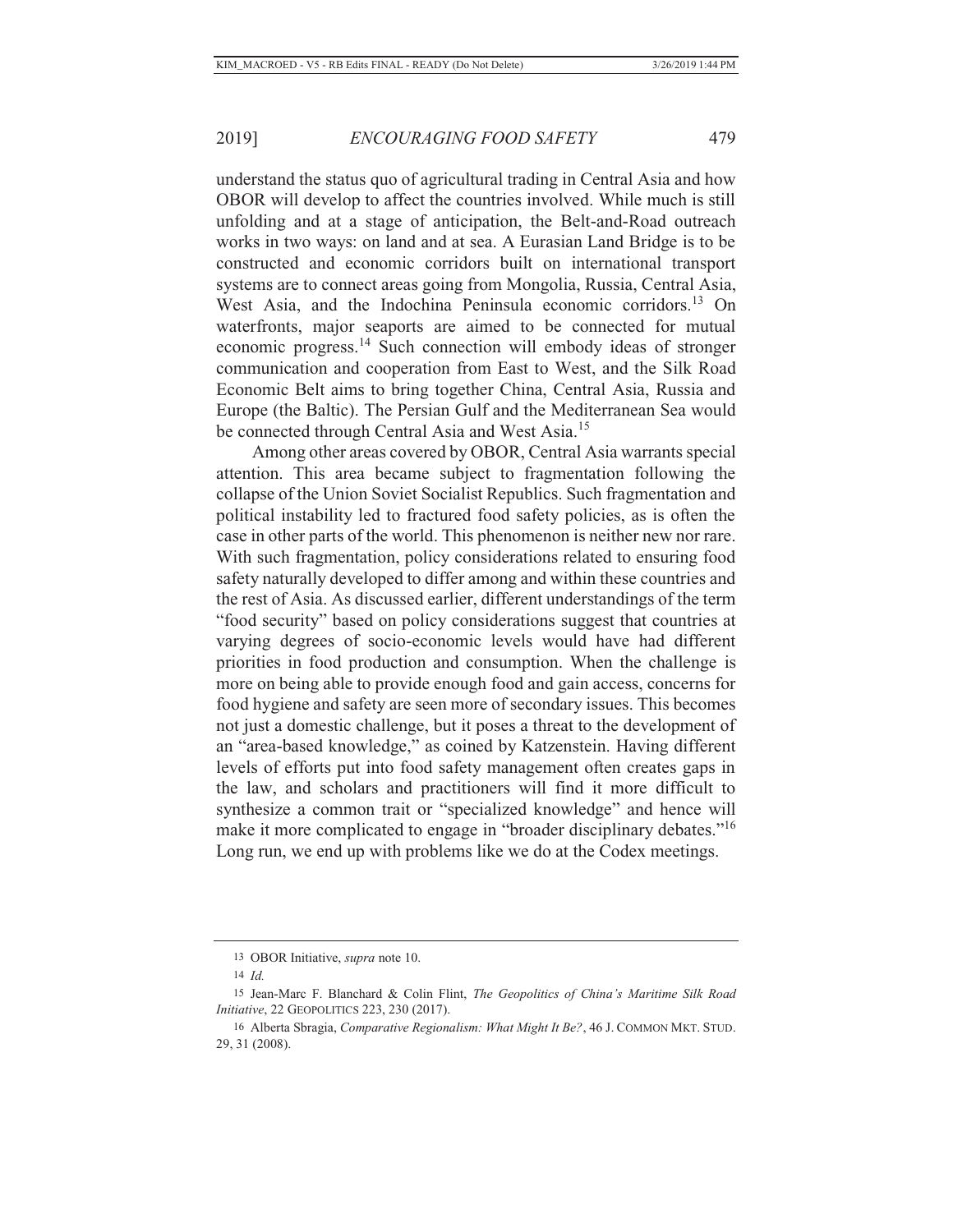In Central Asia, where socio-economic instability raises concerns related to meeting food demand with the adequate supply,  $17$  the problems of not having stringent food safety standards become a less pressing concern. Specifically, lack of infrastructure and human force to enforce strong food safety regulations and standards create the challenge.<sup>18</sup> Fragmentation among agencies also is pointed out as an obstacle to creating a stronger set of food safety regulations.19 The consequences of all these are placed on the shoulders of the public in a form of "lack of nutritional value."<sup>20</sup>

Among many other parts of OBOR, this Article focuses on Afghanistan, Kazakhstan, Kyrgyzstan, Tajikistan, Turkmenistan and Uzbekistan as model regions where the discrepancy in food safety standards creates more opportunities for China to export its food safety standards to the region. The socio-economic instability together with food self-sufficiency policies in Central Asia may be seen to have opened doors for China to export its food safety standards to the area.<sup>21</sup> Hence, there is more room for food safety negotiations and more opportunities have been created for the participating countries. This produces a positive outcome both ways: Central Asian countries now have to conform to a higher standard of food safety in order to export to China, which also would benefit the local population. On the other hand, China can take advantage of imports coming from Central Asia, where certain commodities are well developed. These two goals are the fundamental principles and purposes of food trade.

One consideration to be made is that Central Asia has the exponential potential for growth in the agricultural sector.<sup>22</sup> According to a study conducted in 2000, forty percent of Uzbekistan's population was engaged in some form of agricultural work.<sup>23</sup> While the total agricultural market size and the location production amount fluctuate, the importance of the agricultural market in the country remains high. In Tajikistan, 42%

<sup>17</sup> Suresh Babu & Valerie Rhoe, *Food Security, Regional Trade, and Food Safety in Central Asia – Case Studies from Kyrgyz Republic and Kazakhstan*, INT'L FOOD POL'Y RES. INST. 1 (2001), http://www.ifpri.org/pubs/confpapers/2001/babu\_090501.pdf

<sup>[</sup>http://citeseerx.ist.psu.edu/viewdoc/download?doi=10.1.1.1.5013&rep=rep1&type=pdf].

<sup>18</sup> *Id.* at 1-6.

<sup>19</sup> *Id*. at 6. While a similar problem existed in China, this comparative analysis is beyond the scope of this Article and will be separately addressed in another Article.

<sup>20</sup> *Id.*

<sup>21</sup> *Id.* at 3.

<sup>22</sup> *Id.* at 4.

<sup>23</sup> *Id.* at 4 (citing A. Tashmatov et al., *Food Policy Reforms for Sustainable Agricultural Development in Uzbekistan, the Kyrgyz Republic, and Tajikistan*, 26 FOOD POL'Y 719, 720 (2000)).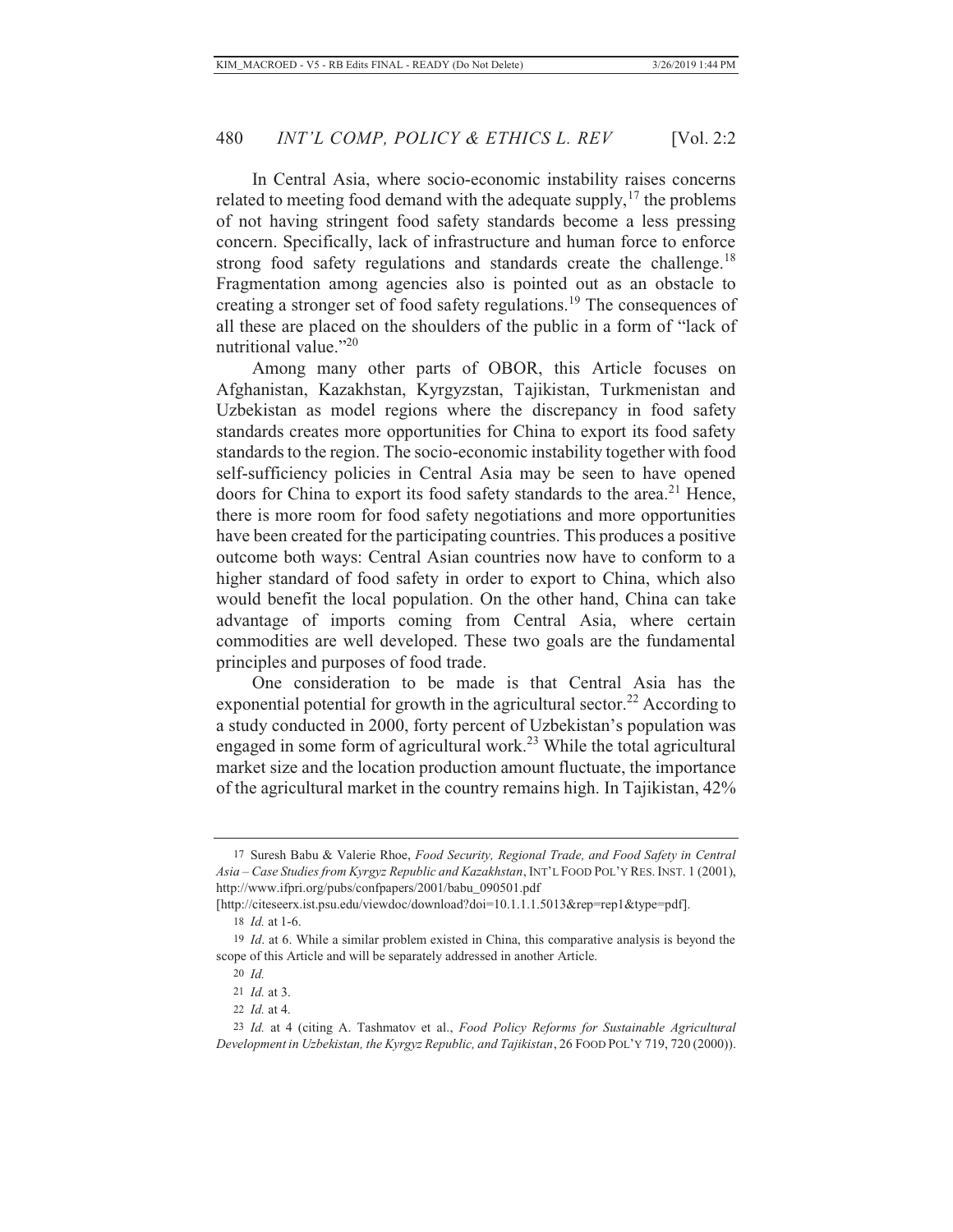of its population was engaged in some form of agriculture work.<sup>24</sup> In 2016, the country's total agricultural market valued at approximately \$1.1 million U.S. dollars ("USD") and the local production was estimated to value around \$800,000.<sup>25</sup> Both of these numbers reflected a 10% increase from the previous year. In 2015, Tajikistan's market size and total local production were estimated to value \$999,800 and \$800,000, respectively. In particular, with a high percentage of the population being related to the agricultural production, a high ratio of its gross domestic product ("GDP") derived from agriculture as well.<sup>26</sup> Foreign currency earned from exporting agricultural products accounted up to 55% of the total foreign currency in the country. In the case of Kyrgyzstan, in 1999, 45% of its national GDP came from the agricultural sector.<sup>27</sup> According to a study done in 2000, approximately 25-30% of its national GDP in 2016 derived from the agricultural sector.<sup>28</sup> Furthermore, 55% of all its foreign currency was earned from its related export.<sup>29</sup> While not much public information is currently available on the inter-regional trade of agricultural goods, one research shows that only "main commodities" such as those like cotton from Uzbekistan makes it to the inter-regional trading platform. $30$ 

The potential growth in both the agricultural market and trade show us the possibility and the importance of ensuring that the countries share a common understanding of food safety standards. Benefits of a uniform food safety standard in place that acts as a threshold to trade will be large and extensive. This article presumes that a uniform food safety standard serves as a fundamental step to a successful trade.

The Ministry of Commerce of China in March 2015 made it very clear what the intended purpose of the OBOR Initiative is:

> We should expand mutual investment areas, deepen cooperation in agriculture, forestry, animal husbandry and fisheries, agricultural machinery manufacturing and farm produce processing, and promote cooperation in marine-product farming, deep-sea fishing, aquatic

<sup>24</sup> *Id.* (citing Tashmatov, *supra* note 23, at 722).

<sup>25</sup> Int'l Trade Admin., *Tajikistan – Food Processing and Packaging*, U.S. DEP'T OF COMMERCE (Apr. 17, 2016), https://www.export.gov/article?id=Tajikistan-Food-Processing-and-Packaging.

<sup>26</sup> Babu & Rhoe, *supra* note 17, at 4.

<sup>27</sup> *Id.*

<sup>28</sup> *Id.*

<sup>29</sup> *Id.* (citing Tashmatov, *supra* note 23, at 719).

<sup>30</sup> *Id.* at 6.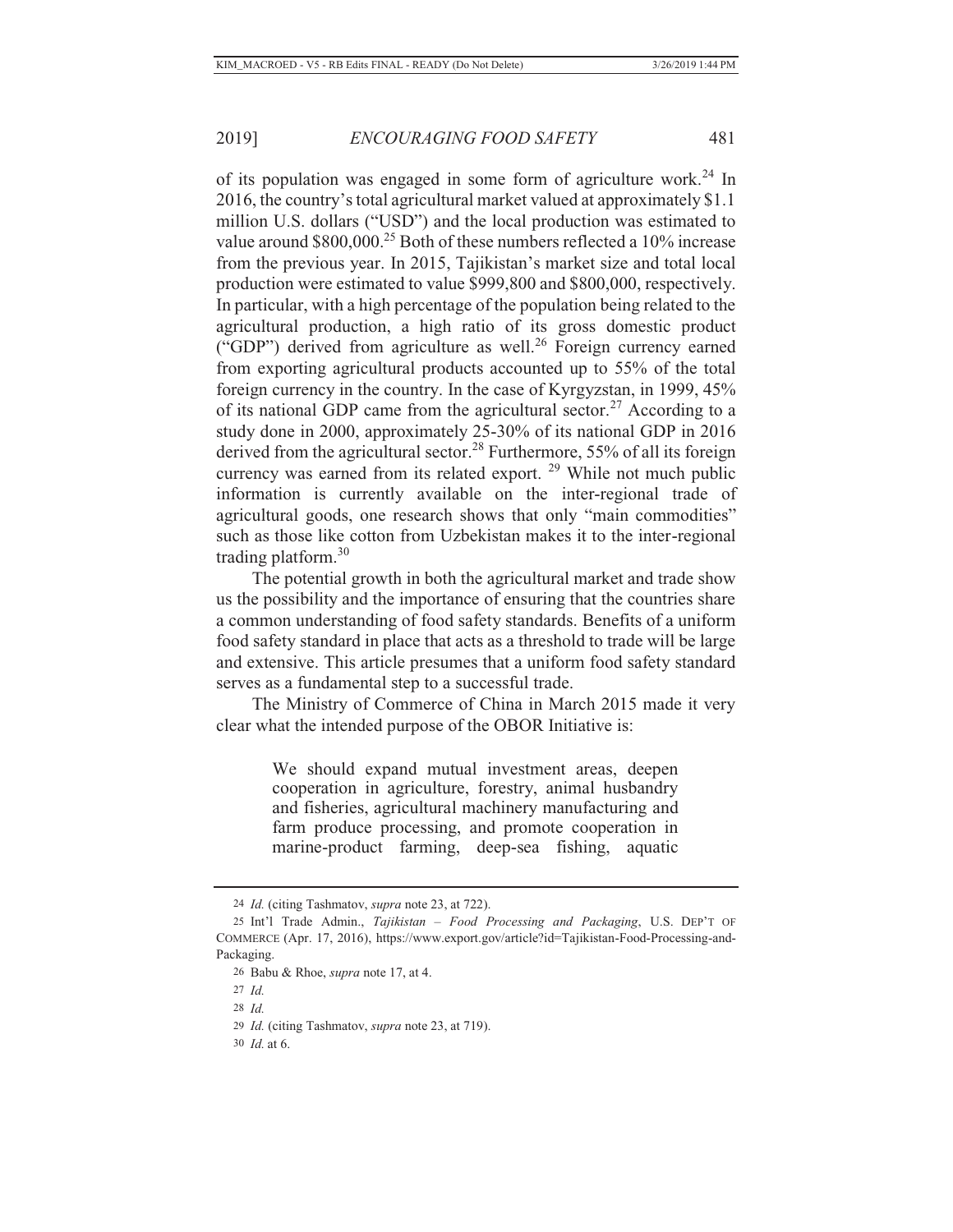product processing, seawater desalination, marine biopharmacy [sic], ocean engineering technology, environmental protection industries, marine tourism and other fields $31$ 

This initiative was set to be "jointly built through consultation" with other participating countries and to create development strategies that benefit all participating countries.<sup>32</sup> Justifications for joint efforts like these can be traced back to Panikkar, who wrote in 1948 that "the conditions of different regions in the world differ so much that the promotion of higher standards of living, for example, has a different meaning in relation to the people" of other areas. 33 As a concern then is the question of whether programs designed for specific purposes will carry the intended purpose and meaning in other parts of the world.

On numerous occasions, China made it clear that this OBOR Initiative would be established based on mutually shared understandings, and implied that it would be unlikely to be a one-way street. Such an approach would indeed produce valuable assets when it comes to international trade. In June 2017, at the Eighth Belt and Road Eco-Agriculture and Food Safety Forum that took place in Beijing, mutually shared understanding of food safety standards and the necessary improvement in the standards were placed as a priority.<sup>34</sup> Further, in order to upkeep and maintain food safety, the adoption of unified safety standards through exchange and enhanced communication was discussed as a critical success factor.<sup>35</sup> At this point in time, however, not much public information is available on the practical and precise steps that the countries would engage in. China Friendship Foundation for Peace and Development was established with the intention to develop and realize OBOR goals and to foster agricultural and industrial exchanges.<sup>36</sup> Despite many problems to solve and questions to answer, calls for mutual learning and benefit clearly indicate the potential for centralized structural properties that will be discussed later in this Article.

Understanding OBOR within a theoretical context makes this discussion even more interesting. Given that OBOR might even now

<sup>31</sup> OBOR Initiative, *supra* note 10.

<sup>32</sup> *See id.*

<sup>33</sup> K. M. PANIKKAR, REGIONALISM AND SECURITY 5–6 (1948).

<sup>34</sup> Wang Xiaodong, *Chinese Officials Promote Food Safety*, CHINA DAILY (Jun. 29, 2017, 8:22 PM), http://www.chinadaily.com.cn/china/2017-06/29/content\_29938034.htm.

<sup>35</sup> *Id.*

<sup>36</sup> Guo Xiaohong, *Maritime Silk Road Conference Held in SE China*, CHINA INTERNET INFO. CTR. (Sept. 7, 2016), http://www.china.org.cn/china/2016-09/07/content\_39253552.htm.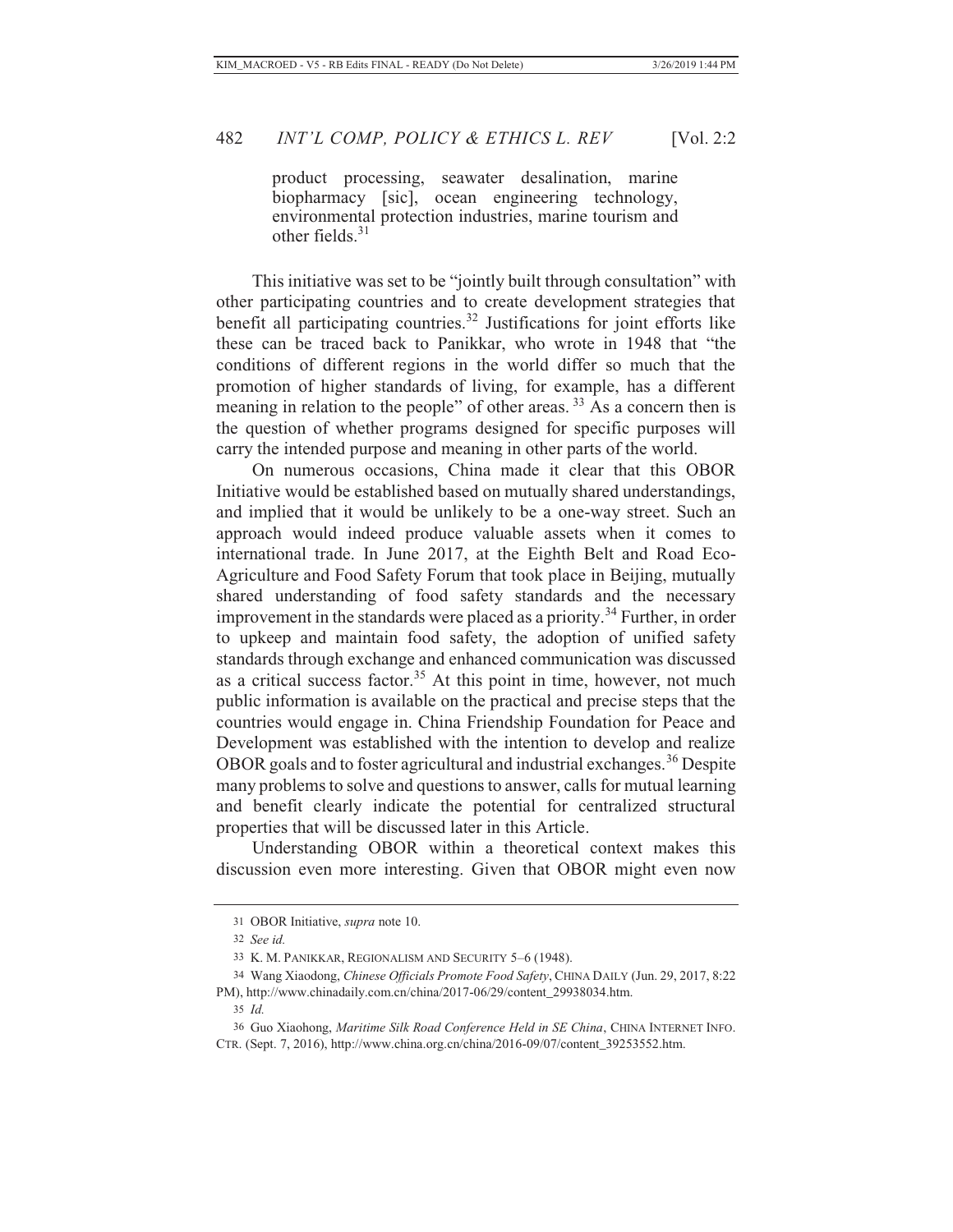escalate to being an institution with "principles, norms, rules, and decision-making procedure," it would be an interesting test to see whether actors' expectations over time do indeed converge and become a subpart of the greater interest for all.<sup>37</sup> This view almost equates these institutions to regimes,  $38$  while others would prefer to use another very different terminology "comparative regionalism" to describe OBOR. On the quest to find practical structural properties, this Article aims to leap further into providing a preview of how negotiation functions within this theoretical context of institutions<sup>39</sup> with decision-making procedures matter in place.

### III. LACK OF CONTRIBUTION IN THE NEGOTIATIONS OF THE FOOD SAFETY STANDARD SETTING

Modeling OBOR food safety standard negotiations on Codex meetings would first require a careful review of the latter. The Codex Alimentarius, which is the body of standards and guidelines produced by the Codex Alimentarius Commission, has become the "global reference point" for all stakeholders.<sup>40</sup> When the Food and Agriculture Organization of the United Nations ("FAO") and World Health Organization ("WHO") set up the Codex Alimentarius Commission, the expectation was that Codex standards would effectively serve as the "single most important international reference point for development associated with food standards"41 as supported in the Agreement on the Application of Sanitary and Phytosanitary Measures ("SPS Agreement").<sup>42</sup> The standards would serve as guidance and reference to all stakeholders in the food chain: from "consumers, food producers and processors, [and] national food control agencies."43 Its influence was to

<sup>37</sup> Stephen D. Krasner, *Structural Causes and Regime Consequences: Regimes as Intervening Variables*, 36 INT'L ORG. 185, 185 (1982).

<sup>38</sup> Veggeland & Borgen, *supra* note 11, at 676-77.

<sup>39</sup> *See id.*; *see also* Krasner, *supra* note 37, at 185 ("International regimes are defined as principles, norms, rules, and decision-making procedures around which actor expectations converge in a given issue-area.") .

<sup>40</sup> *Codex Alimentarius Commission (CODEX)*, INT'L EGG COMM'N, https://www.internationalegg.com/representing-the-industry/relationships-with-globalorganisations/codex (last visited Aug. 28, 2018).

<sup>41</sup> FOOD & AGRIC. ORG., UNDERSTANDING THE CODEX ALIMENTARIUS 7 (4th ed. 2016), http://www.fao.org/3/a-i5667e.pdf.

<sup>42</sup> Agreement on the Application of Sanitary and Phytosanitary Measures art. 3, Apr. 15, 1994, Marrakesh Agreement Establishing the World Trade Organization, Annex 1A, 1867 U.N.T.S. 493 [hereinafter SPS Agreement].

<sup>43</sup> FOOD & AGRIC. ORG., UNDERSTANDING THE CODEX ALIMENTARIUS, at i (3rd ed. 2006).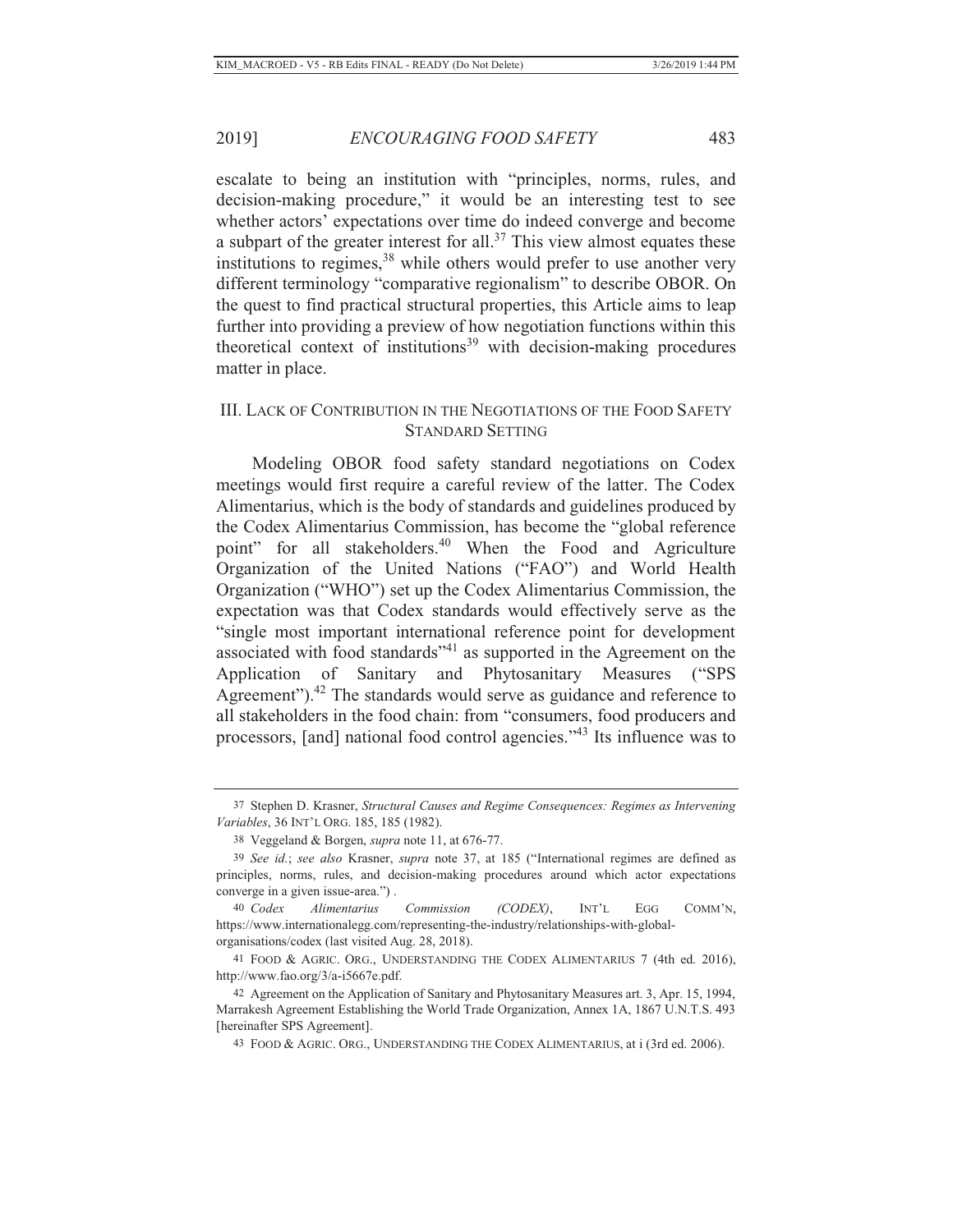reach the entire international food trade system.<sup>44</sup> For this reason, since its establishment in 1963, meetings at Codex have been the place where states convened to discuss and agree on food safety standards and guidelines.45 Today, the SPS Agreement recognizes Codex Alimentarius Commission as the official health-related standards formulation organization, along with International Office of Epizootics and International Plant Protection Convention.<sup>46</sup> Additionally, as an institution, Codex manages the Joint Food Standards Program of the FAO and the WHO. $47$ 

Codex is jointly sponsored by the WHO and the FAO.<sup>48</sup> While the standards agreed upon by the member states at the meeting do not immediately become binding on the states, it serves to become a very strong ground for national regulation.<sup>49</sup> As briefly described above, the SPS Agreement in effect requires that Member States takes a careful look into the Codex standards in cases of SPS-related trade disputes.<sup>50</sup> In this aspect, the institution has a great outreach into not only food safety but also quality, hygienic and technological practices.<sup>51</sup> It even entered the realm of private standards when the Hazard Analysis and Critical Control Point was developed by Codex, and in turn, this was then incorporated by ISO 22000.<sup>52</sup>

The purpose of the Codex meeting is to contribute to trade development in the long run in this situation.<sup>53</sup> With Codex Alimentarius,

<sup>44</sup> *See id.*

<sup>45</sup> FOOD & AGRIC. ORG., *supra* note 41, at 5.

<sup>46</sup> *See* SPS Agreement, *supra* note 42, art. 3 ("Members shall play a full part, within the limits of their resources, in the relevant international organizations and their subsidiary bodies, in particular the Codex Alimentarius Commission, the International Office of Epizootics, and the international and regional organizations operating within the framework of the International Plant Protection Convention, to promote within these organizations the development and periodic review of standards, guidelines and recommendations with respect to all aspects of sanitary and phytosanitary measures.").

<sup>47</sup> Veggeland & Borgen, *supra* note 11, at 675.

<sup>48</sup> *What is Codex and Who Runs It?*, FOOD & AGRIC. ORG.: CODEX ALIMENTARIUS, http://www.fao.org/fao-who-codexalimentarius/about-codex/faq/faq-detail/en/c/454460 (last visited Nov. 29, 2018).

<sup>49</sup> *Are Codex Standards Mandatory?*, FOOD & AGRIC. ORG.: CODEX ALIMENTARIUS, http://www.fao.org/fao-who-codexalimentarius/about-codex/faq/faq-detail/en/c/454753 (last visited Nov. 29, 2018).

<sup>50</sup> F. Edward Scarbrough, *Codex—What's all the Fuss?*, 65 FOOD & DRUG L.J. 631 (2010).

<sup>51</sup> INT'L TRADE CTR., INFORMATION RETRIEVAL ON SANITARY AND PHYTOSANITARY MEASURES (SPS) 5 (2008),

http://www.intracen.org/uploadedFiles/intracenorg/Content/Exporters/Exporting\_Better/Quality\_ Management/Redesign/EQB81\_SPS\_eng\_October%202007\_5\_final.pdf.

<sup>52</sup> *See id.* at 11.

<sup>53</sup> Veggeland & Borgen, *supra* note 11, at 676.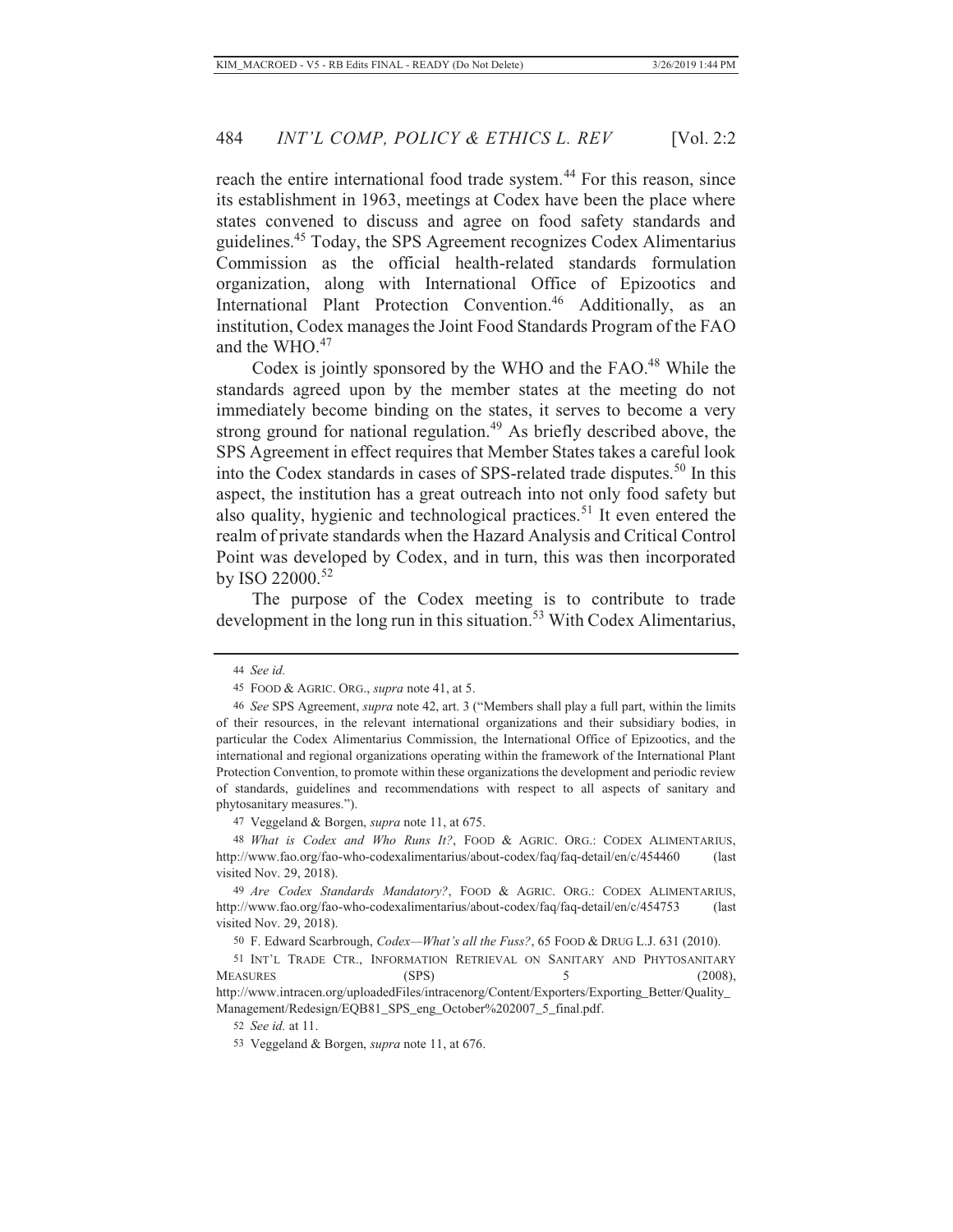participants aimed to coordinate all food standards across borders both in the private and the public sector.<sup>54</sup> Participants could actively attend meetings and contribute by making inputs to the discussions. As of July 2016, following the 39th Session of the Codex Alimentarius Commission, there were seventy-six guidelines and one hundred and ninety-one commodity standards discussed and agreed upon at Codex meetings.<sup>55</sup> Four decades ago, approximately two hundred and fifty representatives from sixty countries attended a typical Codex Alimentarius Commission session.<sup>56</sup> This number has risen drastically, and today there are more than five hundred delegates from one hundred and twenty countries that typically attend a session.<sup>57</sup> This considerable increase in the numbers reflects the market size of global food exports, which now exceeds one trillion dollars.<sup>58</sup>

It is also important to trace the significance of participating in Codex activities in international agreements. Article 3 of the SPS Agreement calls for Members' participation in the meetings. It states:

> Members shall play a full part, within the limits of their resources, in the relevant international organizations and their subsidiary bodies, in particular, the Codex Alimentarius Commission, . . . to promote within these organizations the development and periodic review of standards, guidelines and recommendations with respect to all aspects of sanitary and phytosanitary measures.<sup>59</sup>

As the language suggests, the Codex Alimentarius is aimed to foster important and practical discussions.<sup>60</sup> The Codex Alimentarius Commission Procedural Manual goes a step further and encourages "adoption or amendment of standards by consensus."<sup>61</sup> At these meetings, a project document presented by a Member is reviewed by the entire Commission. The Commission determines whether a proposed

<sup>54</sup> FOOD & AGRIC. ORG. & WORLD TRADE ORG., TRADE AND FOOD STANDARDS 3–5 (2017), https://www.wto.org/english/res\_e/booksp\_e/tradefoodfao17\_e.pdf.

<sup>55</sup> *Id*. at 6.

<sup>56</sup> *See id.* at 30.

<sup>57</sup> *See id.*

<sup>58</sup> *Id.*

<sup>59</sup> SPS Agreement, *supra* note 42, art. 3.

<sup>60</sup> *See id.*

<sup>61</sup> CODEX ALIMENTARIUS COMM'N, PROCEDURAL MANUAL 18 (26th ed. 2018), http://www.fao.org/3/i8608en/I8608EN.pdf [hereinafter CODEX ALIMENTARIUS COMM'N PROCEDURAL MANUAL].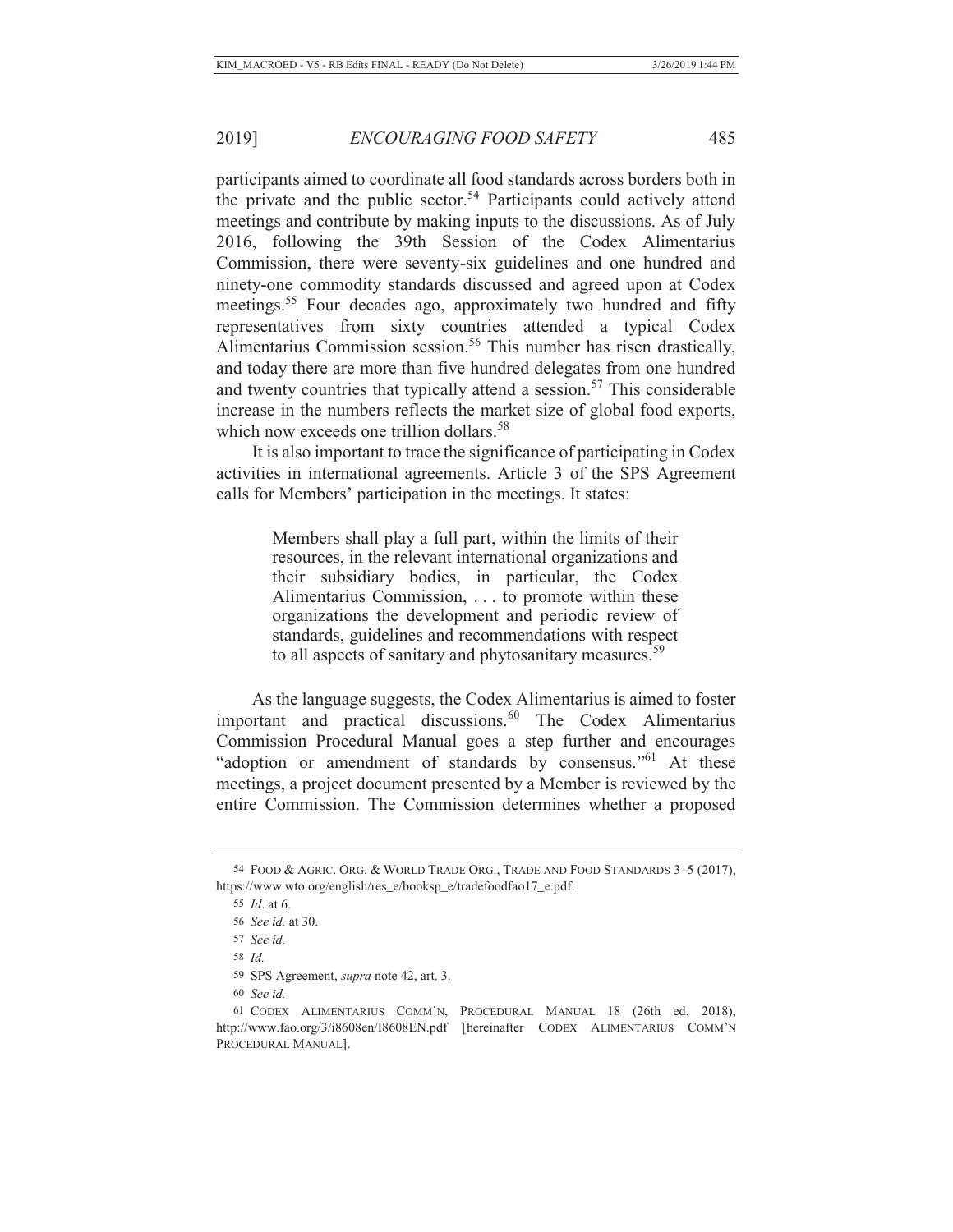standard in the project document is to be selected for further development into a formal standard.<sup>62</sup> Once this is given a positive sign to move forward, the Codex Secretariat prepares the proposal and distributes it to both member governments and observer organizations.<sup>63</sup> The proposal is subject to two rounds of comments.<sup>64</sup> When the standards involve a discussion of a special issue such as "labelling, hygiene, additives, contaminants or methods of analysis" the proposal is also sent to the relevant Codex committees.<sup>65</sup> After all these stages are followed, the proposed standard receives recognition and title as a "Codex standard."<sup>66</sup>

Over the years, participants have included private actors, academics, and non-governmental organizations to other stakeholder groups. They attend meetings at particular sessions of interest and subject. These sessions become the contextual boundary for all participants to discuss and share Codex texts, both existing and new ones.<sup>67</sup> At this stage, as abovementioned, guidelines put forth by Codex serve as non-binding guidelines only and it is still left up to national governments to determine its binding effect on the country domestically.<sup>68</sup> Some argue that Codex standards may be seen as a trade barrier,<sup>69</sup> but attending the meetings nevertheless remains critical. The Preamble of the SPS Agreement well encapsulates this philosophy behind the Codex meetings.<sup>70</sup>

However, countries across Asia have contributed to food safety standard negotiations at varying degrees, and participation in the discussions per se have become a study topic for many practitioners and scholars alike. Many times, Central Asian countries' participation rate has been extremely modest. As a result, Codex meetings have often been criticized as a political tug-of-war ground.<sup>71</sup>

#### *A. Textual Reading of the Law*

Reading the SPS Agreement allows us to understand the lack of participation from a legal context. It can be said that participation

<sup>62</sup> *See* FOOD & AGRIC. ORG., *supra* note 41, at 17.

<sup>63</sup> *See id.*

<sup>64</sup> *See id.*

<sup>65</sup> *Id.*

<sup>66</sup> FOOD & AGRIC. ORG. & WORLD TRADE ORG., *supra* note 54, at 9.

<sup>67</sup> *Id.* at 8.

<sup>68</sup> *See supra* note 49 and accompanying text.

<sup>69</sup> Lucinda Sikes, *FDA's Consideration of Codex Alimentarius Standards in Light of International Trade Agreements*, 53 FOOD & DRUG L. J. 327, 327 (1998).

<sup>70</sup> SPS Agreement, *supra* note 42, pmbl.

<sup>71</sup> *See* Lewis Rosman, *Public Participation in International Pesticide Regulation: When the Codex Commission Decides, Who Will Listen?*, 12 VA. ENVTL. L. J. 329, 333 (1994).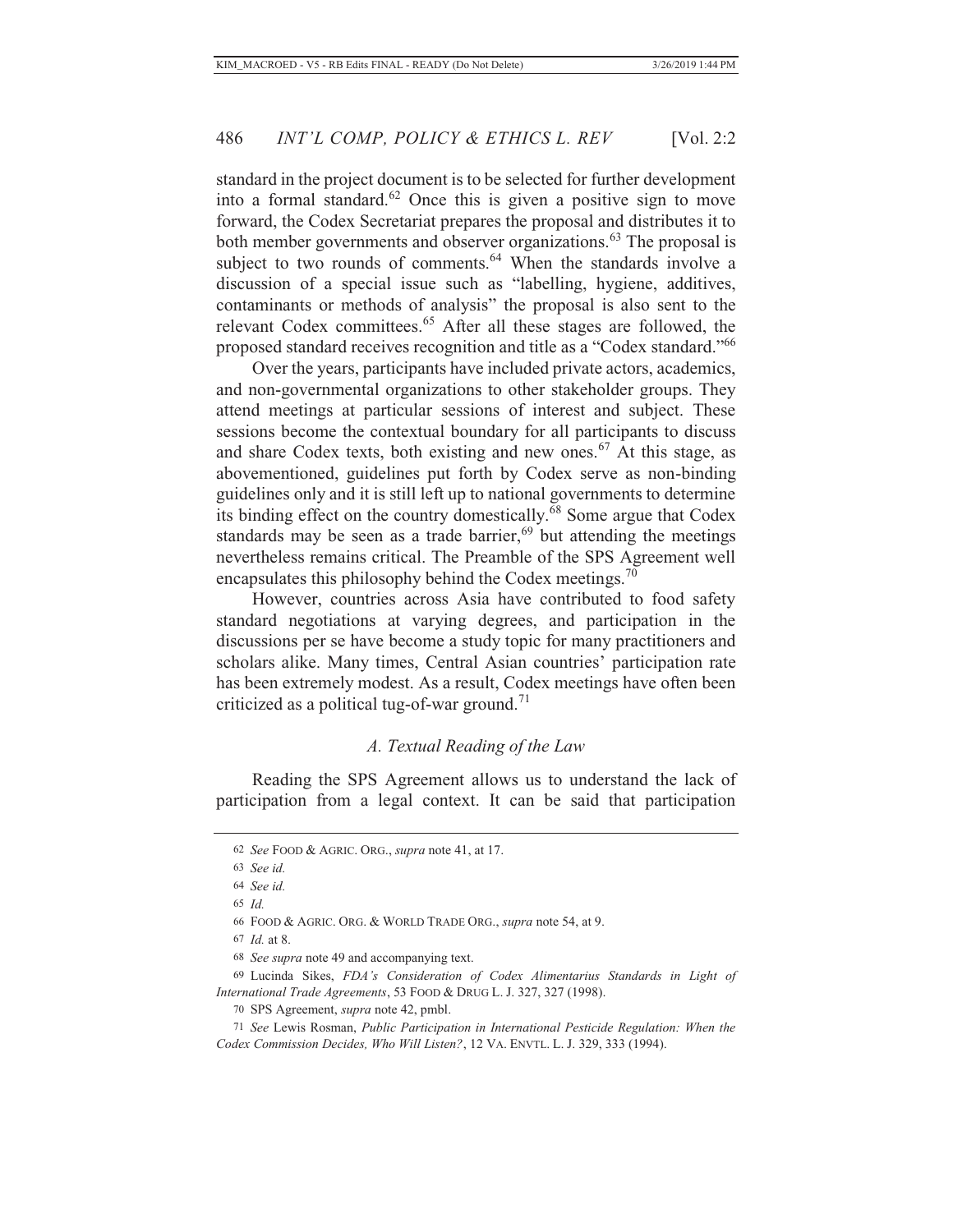problems were not entirely unforeseen as the SPS Agreement provides leeway for developing countries in their participation in the Codex meetings. Article 3 allows Members to determine the limits of their resources when it comes to playing their "full part" at Codex.72

It *de facto* also allows special and differential treatment for developing countries in all the preparation, discussion and application of food safety standards.73 Whether such a mechanism would survive within the OBOR context is questionable, when even the European Union ("EU") has often been attacked and criticized as lacking institutional power to enforce its rules when it comes to food safety.<sup>74</sup> Institutionalizing different levels of participation *tout court* would in effect permit members to exercise discretion, and it has. This also suggests that uniformity in the degree of participation is unattainable and maybe even less preferred in some cases. In addition, without the necessary monitoring mechanism that is in place for other organizations such as the World Trade Organization, the above language of the SPS Agreement eventually raises concerns regarding whether there have been sufficient contributions made by the developing countries that constantly face resource and budget problems.

A study done by the National Bureau of Agricultural Commodity and Food Standards, Ministry of Agriculture and Cooperatives in Thailand, showed us very interesting numbers: when the WTO had four Codex Committees (Codex Committee on Pesticide Residues, Codex Committee on Residues of Veterinary Drugs in Foods, Codex Committee on Food Additives and Contaminants, and Codex Committee on Food Hygiene), the participation rate of member countries in "at least one meeting of the above Codex Committee" was only 39.4%.<sup>75</sup> More importantly, the participation rate also differed between developed countries and developing countries, with the former's rate being higher at fifty-five compared to forty-five of the developing countries.<sup>76</sup> The ratio between these two groups was strikingly imbalanced when it came to participation in drafting groups/working groups that would prepare

<sup>72</sup> SPS Agreement, *supra* note 42, art. 3(4).

<sup>73</sup> *Id.* art. 10.

<sup>74</sup> Emilie H. Leibovitch, *Food Safety Regulation in the European Union: Toward an Unavoidable Centralization of Regulatory Powers*, 43 TEX. INT'L L. J. 429, 440 (2008).

<sup>75</sup> *Regional Coordination in Strengthening Countries' Participation and Implementation of International Food Safety Standards*, FOOD & AGRIC. ORG. & WORLD TRADE ORG. 2 (May 2004), http://www.fao.org/tempref/docrep/fao/meeting/006/ad702e.pdf [hereinafter *Strengthening Countries' Participation*].

<sup>76</sup> *Id*.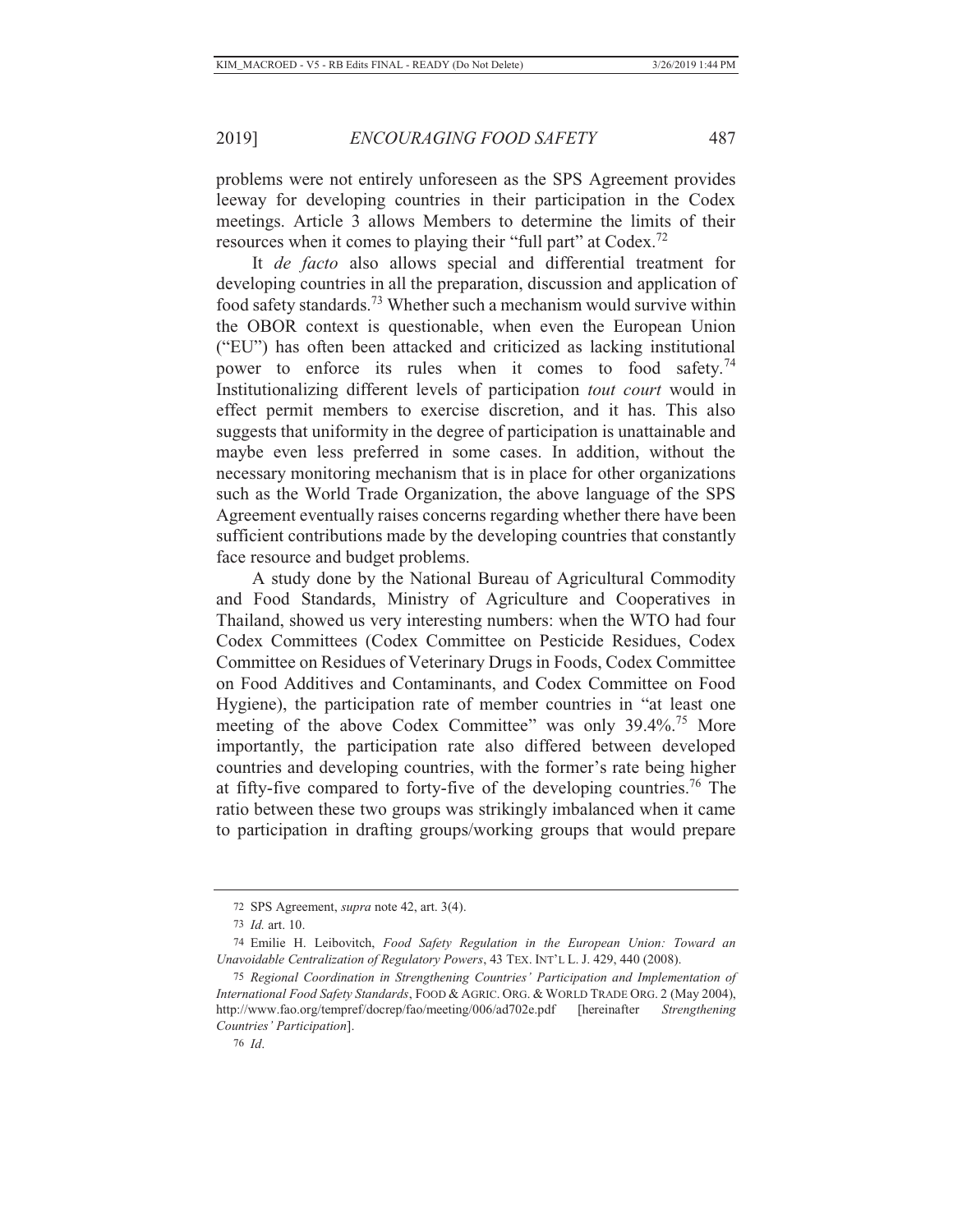working documents in the Codex Committees.<sup>77</sup> Developed countries were four times more likely to attend these working group meetings.<sup>78</sup> In particular, this problematic tendency came under the spotlight when in 2003, the ratio of data submission for putting together pesticide residue standards in the year 2003 was nine to one.<sup>79</sup>

Many have tried to study the reasons behind the lack of participation. A plausible explanation is the lack of resources available for the developing countries in attending and participating in the discussions.<sup>80</sup> Another fundamental reason could simply be the absence of focus placed on the importance of food safety standard negotiations. In effect, at the Codex meetings, there was a split among the countries according to their development level when it came to participating in food standard setting and negotiating tables. While the spirit and the philosophy of special and differential treatment may have a certain value, we have ultimately left the developing countries in the shadows as further explained below. It is important to conduct a failure analysis to prevent a localized replicate within the OBOR Initiative. In fact, this Article argues that a tailored planning is necessary. A much-needed careful analysis of the four main possible reasons behind such a low participation rate is as follows.

#### 1. Reason 1: Lack of National Coordination

This Article does not aim to accuse developing countries' lack of interest in building a safe food environment for their own people. In fact, its goal is just the opposite: raise questions on how much room we have left for the developing countries to contribute. An assessment carried out under the auspices of the WHO outlined the absence of national coordination as a key factor leading to a drop-in participation in the Codex meetings. While the lack of national coordination was seen as a cause behind lack of participation, the rate of respondents who pinpointed to this reason was particularly high for Asian countries. Seventy-five percent of the respondents from Asia named lack of national coordination as the "principal challenge faced by the region."81 While it is noted that there is not much information or data available on what these particular challenges are, it would be reasonable to assume that this can be interpreted as political pressure or structural disagreements within the

<sup>77</sup> *Id.*

<sup>78</sup> *Id.*

<sup>79</sup> *Id.*

<sup>80</sup> *Id.*

<sup>81</sup> CODEX TRUST FUND, COUNTRY REPORTS ASSESSMENT 24 (2009), http://www.who.int/foodsafety/codex/KD-ParticipantReportsAssessment\_August07-Dec08.pdf.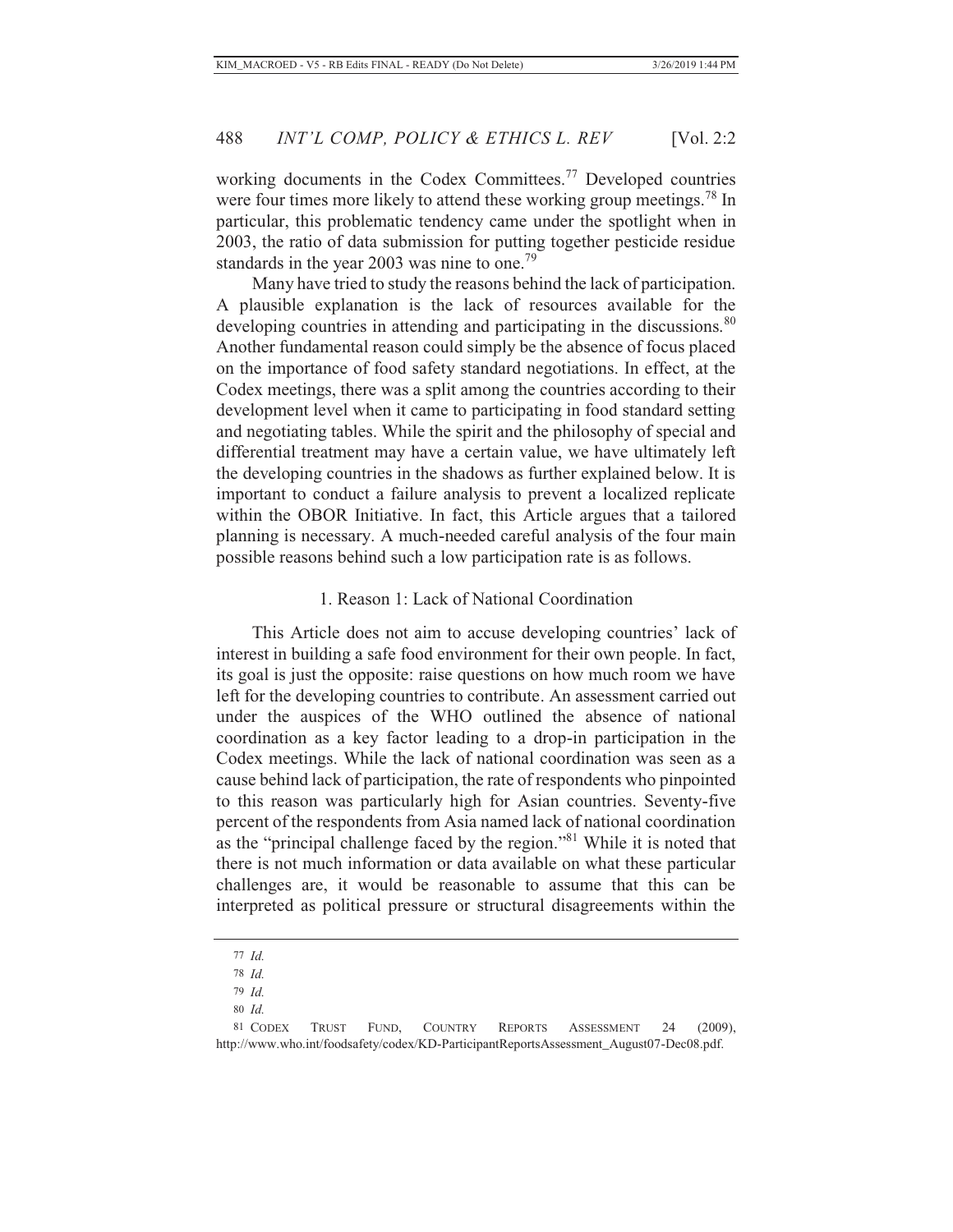country on the degree of participation. It may also be an indicator of lack of food safety policy directions.82 It is undoubtedly true that the Codex Secretariat would have limited control over internal factors. Every nation has its own agency that determines who would participate in the meetings; the political structures may differ; policy responses may differ especially depending on public's interest; and lastly, there may also be certain burdens of bureaucracy involved. However, certainly, there is room for improvement and interference from Codex. The direct and first evidence is that Codex did not study further what these national coordination problems, however intriguing it is, were when it first learned of the problem categorized as so.

When the reality is that countries lack information on how others are implementing Codex agreements, "much more has to be done than simply maintaining the status quo."83 Simply relying on diffused disorders and decentralized information sharing will not alleviate the problem. Calls for centralization and harmonization when it comes to the food safety regime have been made on numerous occasions.<sup>84</sup> This Article argues that Codex will need to first implement a strong investigation into identifying the precise causes of non-participation using different channels, including surveys with strong modes.

#### 2. Reason 2: Lack of Resources

Another frequently cited reason for lack of participation is the financial restraints developing countries face. A low level of the state budget is in and itself a problem for politically young and unstable countries, and it is not difficult to understand the burden this may pose for the food safety regime domestically. On the other hand, a budget problem is a rather special one—where a straightforward key exists. Willingness or the intent to skip participation is often seen as much less relevant to the reason behind the actual missing out. Where there no or relatively low budget allocated for conference participation, it would naturally make it more challenging to become more actively involved in discussions even if a representative willing to attend. While solving this problem is often difficult it is never an impossible one, it would still require a clear understanding of the required expenses and a

<sup>82</sup> *Id*.

<sup>83</sup> *See* Marsha Echols, Remarks, 102 AM. SOC'Y INT'L L. PROC. 266, 266-67 (2008).

<sup>84</sup> *See* Leibovitch, *supra* note 74, at 435 (citing *Federal Food Safety and Security System: Fundamental Restructuring Is Needed to Address Fragmentation and Overlap: Hearing Before the Subcomm. on Civil Serv. and Agency Org.*, 108th Cong. 1-2 (2004) (statement of Lawrence Dyckman, Director, Natural Resources and Environment, Gen. Accounting Office)).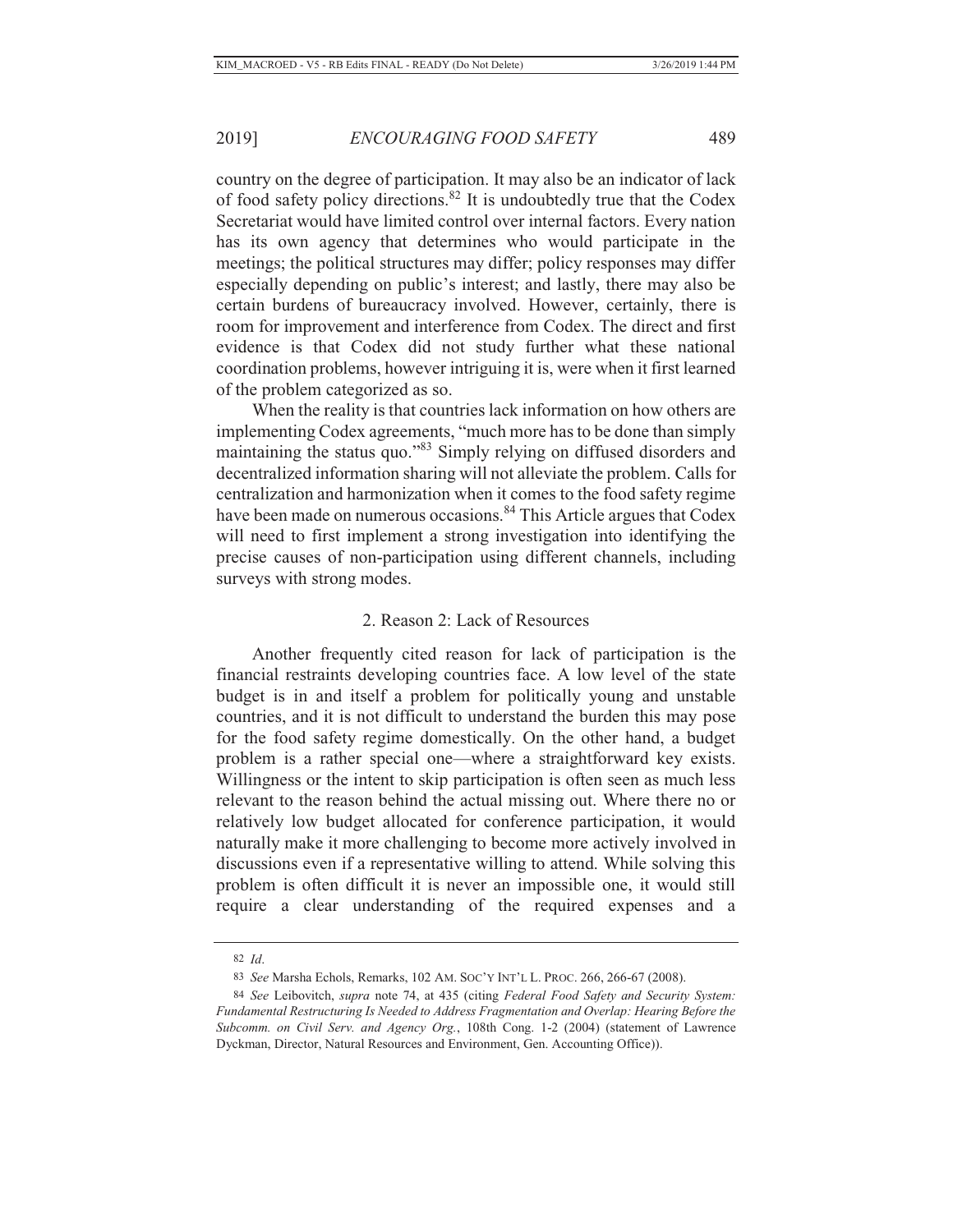comprehensive budget planning in advance. Attending meetings would require international traveling, accommodation and other minimum allocation of stipend. Acquiring the necessary funding sources would most likely be the solution. Given that the lack of resources was the second most frequently cited challenge to attending meetings, after lack of national coordination, it would be important to understand where countries stand in regard to the problem.<sup>85</sup> This problem, at the same time, is a much-anticipated one as even the United States is not free from this concern.86

For Codex meeting attendance, the FAO/WHO Trust Fund for Participation of Developing Countries (the "Trust Fund") was established during the 26th Session of the Codex Alimentarius Commission in 2004.87 The Trust Fund was primarily designed to encourage increased attendance and participation<sup>88</sup> of developing countries in Codex meetings. This Article presumes that while participation and attendance can vary in meaning, these two are often concurrent.

For this particular trust, there were calls for increasing funding, promoting transparency, and ensuring efficiency. For all three purposes, greater private sector involvement may be a source of assistance. In terms of increasing availability of funding to attend Codex meetings, member states requested that the periods of granting funds be extended. For transparency purposes, the Trust Fund was requested to disclose more information regarding the application procedure and the decisions being made. 89 At the same time, the percentage of those asking the Trust Fund to "review its criteria for funding participants" was  $19\%$ .<sup>90</sup>

Diving into the problem of resources is better understood when utilizing the agency theories. In the literature of agencies, it is often understood that an agency with a centralized decision-making system in effect gives less power to a single manager and reduces the probability of producing information meant for him or herself.<sup>91</sup> This is an important point to cover because of its implication on the Trust Fund. Centralizing

<sup>85</sup> CODEX TRUST FUND, *supra* note 81, at 17.

<sup>86</sup> Scarbrough, *supra* note 50, at 633-36.

<sup>87</sup> *FAO/WHO Codex Trust Fund*, FOOD & AGRIC. ORG.: CODEX ALIMENTARIUS, http://www.fao.org/fao-who-codexalimentarius/about-codex/faowho-codex-trust-fund/en (last visited Aug. 27, 2018).

<sup>88</sup> *Id*.

<sup>89</sup> Marcin Kacperczyk & Amit Seru, Does Firm Organization Matter? Evidence from Centralized and Decentralized Mutual Funds, 1-2 U. NOTRE DAME FALL FIN. SEMINAR SERIES (Sep. 28, 2012), https://www3.nd.edu/~finance/020601/news/2012FallFinanceSeminarSeries-MarcinKacperczykArticle.pdf.

<sup>90</sup> CODEX TRUST FUND, *supra* note 81, at 19.

<sup>91</sup> Kacperczyk & Seru, *supra* note 89, at 1-2.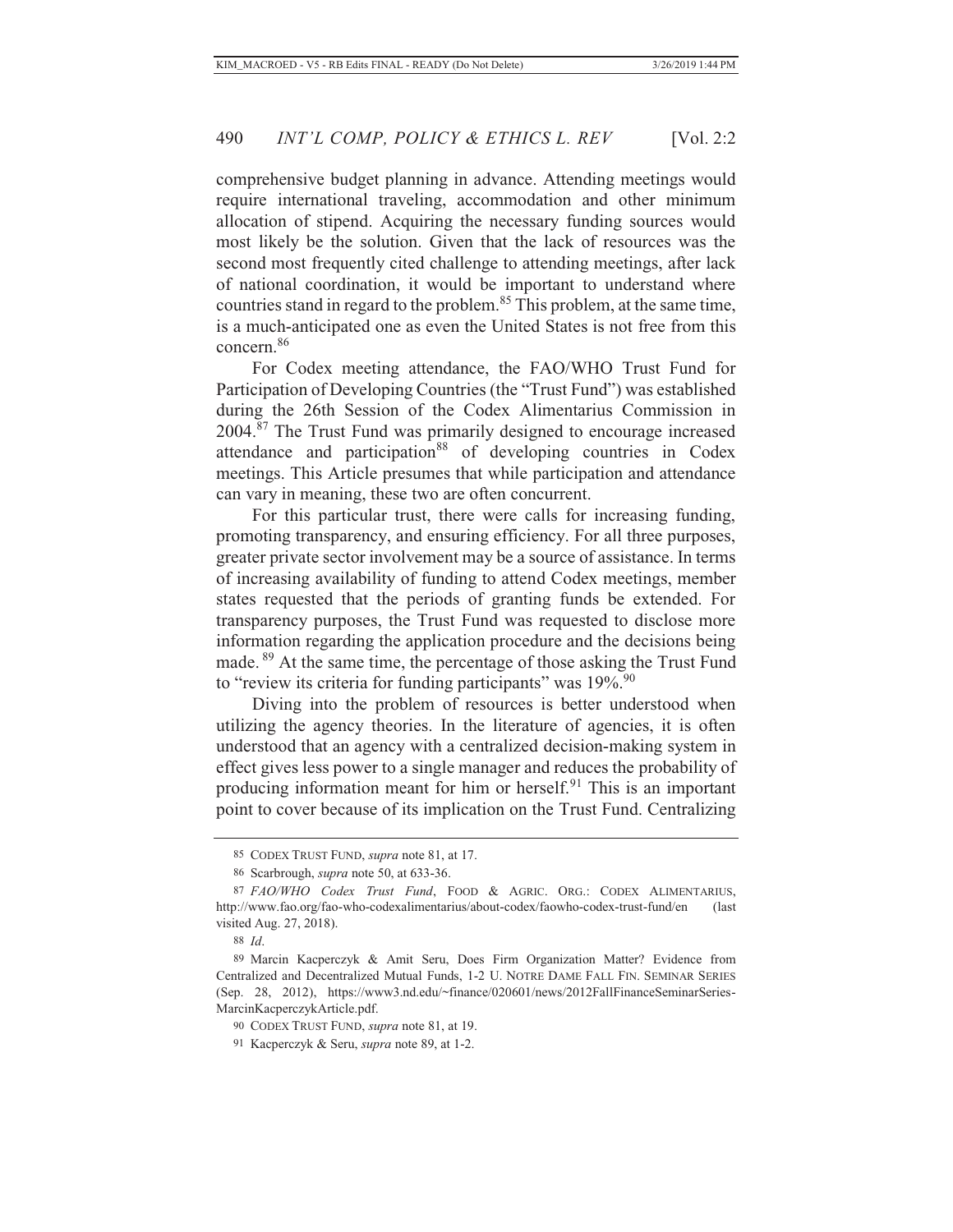financial resources and the decision-making power may alleviate the problem and will further become a source of study even outside the context of comparative regionalism such as OBOR.<sup>92</sup> The downside of a decentralized decision-making organization is the lack of coordination in decisions across the agents in the firm.<sup>93</sup> Nevertheless, with other problems that exist that affect or lack to incentivize attendance, some suggest that even when we employ this agency view, the Trust Fund has not and will not be able to attain its initial goal for which it was designed and created for.<sup>94</sup>

For such pooling of resources or financial centralization or harmonization, it is important to acknowledge that this funding-related question is not a one-dimensional one. It requires understanding that this is a comparative question of whether countries, especially developing countries, are "receiving commensurate value." $95$  As long as the participating countries deem that the budget invested in particiaption in different committee sessions is worthy, it would become a much simpler task to encourage future participation.<sup>96</sup> This can be attained when countries commit to not only attendance but also full participation.

### 3. Reason 3: No Horizontal Uniformity In Participation

First, irregular individual participation in Codex meetings proved to result in countries missing out attendance. From 2004 to 2008, 79% of the participants had no record of attending the same meeting previously.<sup>97</sup> This lack of experience in attending the same meeting also meant that they were less likely to actively participate in the meeting when they did attend.98 The percentage of participants who were self-proclaimed firsttime attendees was  $83\%$  for the above period.<sup>99</sup> For 51% of the national reports submitted during these meetings, there was no previous record of the same country participating in the same meeting.<sup>100</sup> Fifty-seven percent of them were different representatives sent to the Codex meetings during this period, which can be problematic. $101$ 

<sup>92</sup> *Strengthening Countries' Participation*, *supra* note 75, at 5.

<sup>93</sup> Kacperczyk & Seru, *supra* note 89, at 2.

<sup>94</sup> *Strengthening Countries' Participation*, *supra* note 75, at 2.

<sup>95</sup> Scarbrough, *supra* note 50, at 633.

<sup>96</sup> *See id.* at 633-36.

<sup>97</sup> CODEX TRUST FUND, *supra* note 81, at 9.

<sup>98</sup> *See id.* at 12.

<sup>99</sup> *See id.* at 13.

<sup>100</sup> *See id.* at 9.

<sup>101</sup> *See id.*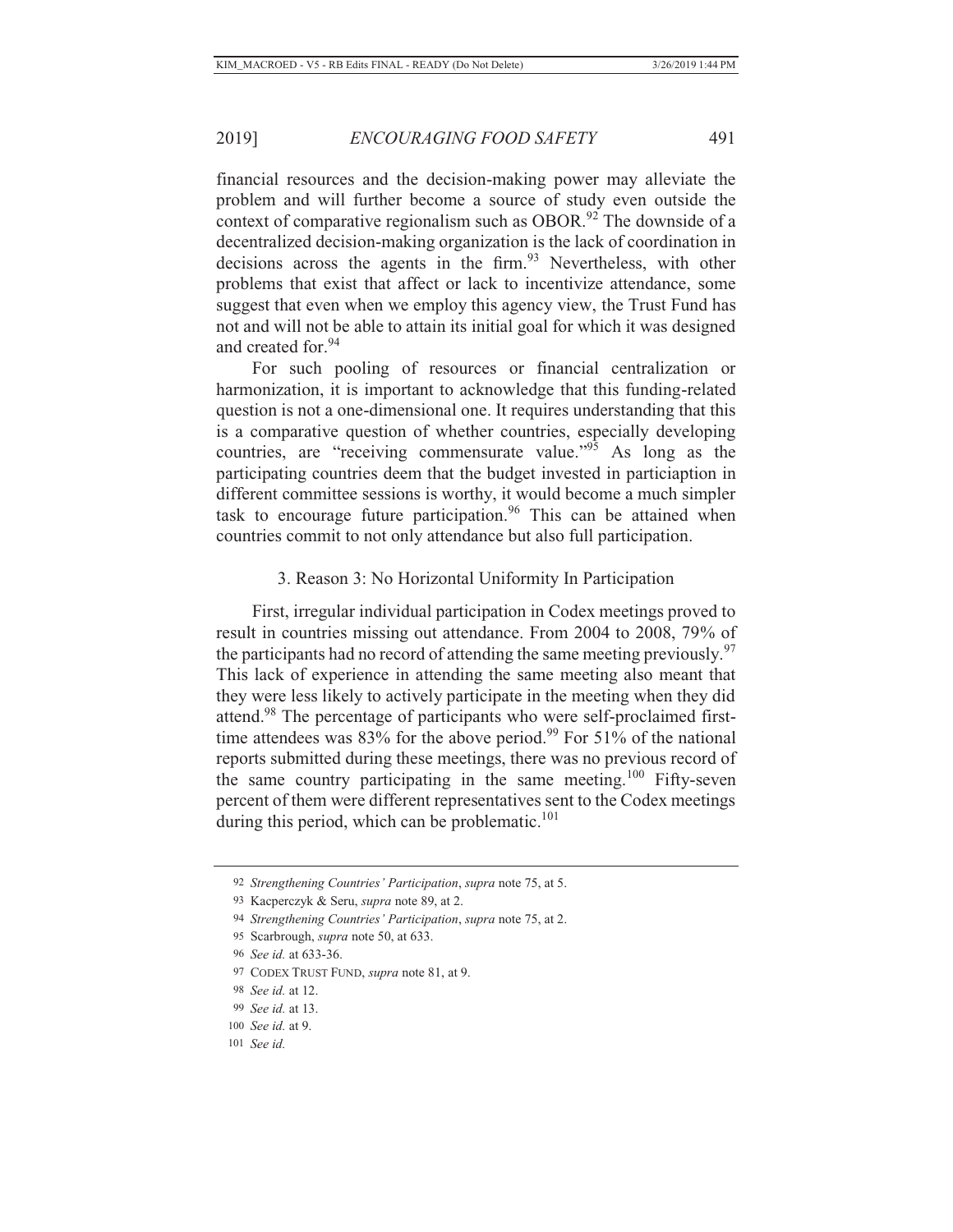Having repeat participants is important as it is known to influence both individual behavior and conduct. Repeat participants took greater efforts in taking active participation by preparing relevant documents and materials beforehand. The percentage of repeat participants who gathered such materials for meeting preparation was 40%, which is comparable to  $32\%$  of first-time attendees.<sup>102</sup> The rate of repeat participants who undertook "technical consultation with partners" was 32% while for firsttime attendees the number was as low as  $18\%$ .<sup>103</sup> The rate of repeat participants who prepared national positions was 56% while for first-time attendees the number was as low as 48%.<sup>104</sup> Empirical study sheds light to a problem: there is no concrete and systematized network of personnel or former participants in place. There is a vacuum of a central control of invitees at the same time.

A centralized approach may be considered by the Codex Secretariat in which it tries to bring together the different and separate individual participants. It could also maintain a central roster of individuals who participated and marked them as a contact point in the future. Doing so would encourage certain individuals to continue participating in the meetings. Likewise, it could devise ways to introduce and continue a training program for those who participated in the previous session.

### 4. Lingering Concerns and Consequences of Missing Out of the Meetings

Another reason behind the lack of participation by developing countries is the increasing number of working groups and therefore, meetings to attend.105 Meetings also take place in various parts of the world at different times. While in 1963, the Codex Alimentarius Commission held three meetings (with two in June and the other in July in Italy), the number of meetings rose the following year to fourteen (all in Italy and Washington D.C.). From February 2011 to February 2015, there were seventy FAO meetings and there is no record of Central Asian country attendance during this period. In one instance, at the Codex Committee on Food Additives that took place in March 2010 in Beijing, data regarding the control of dairy products in Afghanistan for Escherichia coli was discussed while Afghanistan did not attend the

<sup>102</sup> *Id.* at 12.

<sup>103</sup> *Id*.

<sup>104</sup> *Id.* at 12.

<sup>105</sup> *Trade and Food Standards*, FOOD & AGRIC. ORG. 34 (2017), http://www.fao.org/3/ai7407e.pdf.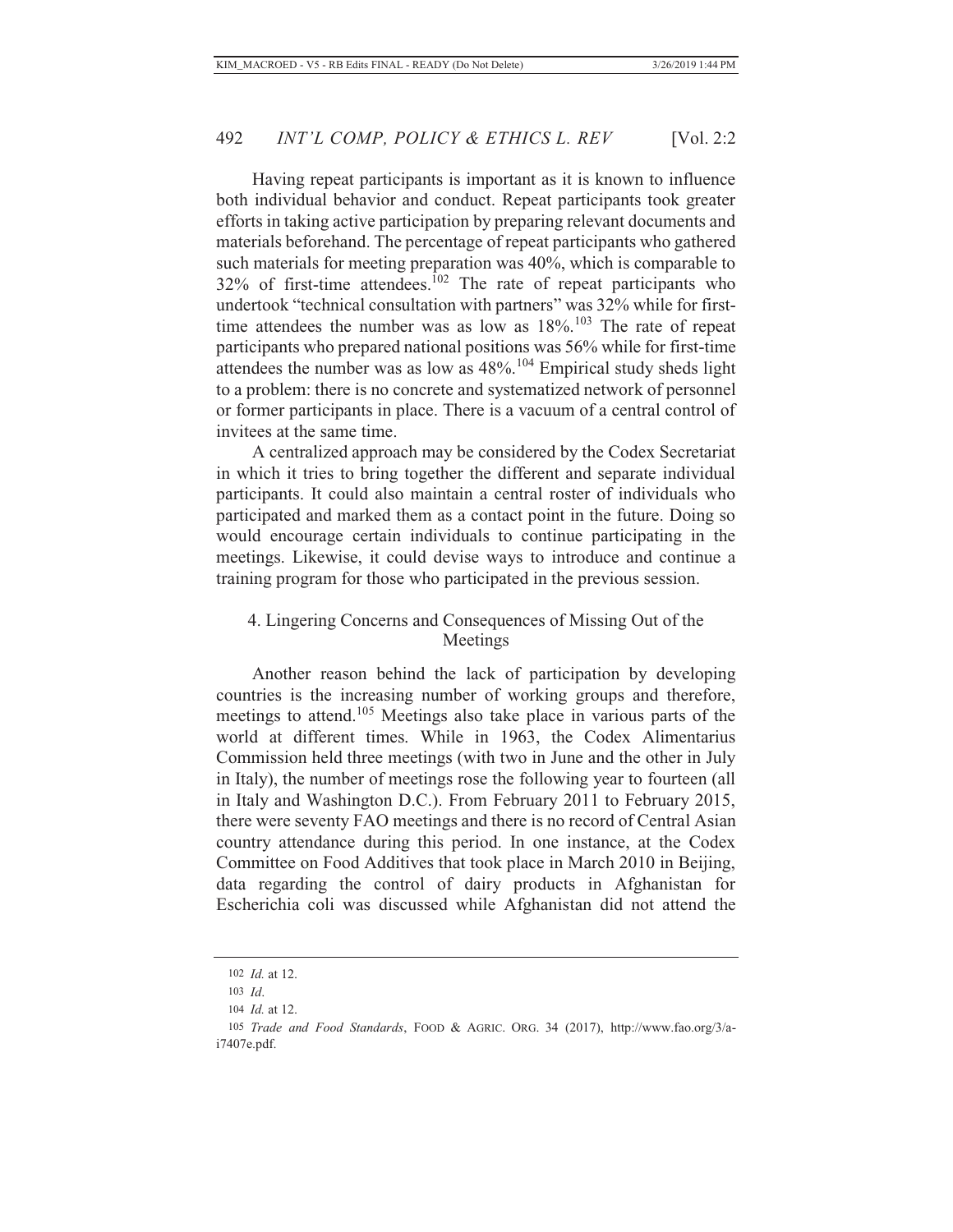meeting. In 2017 alone, there were twenty meetings in total, in Geneva, Rome, Mexico City, Beijing, Nairobi to name a few.<sup>106</sup>

This has created a situation in which scholars have argued that the process has lost democracy and open participation.<sup>107</sup> This has become a ground for criticism that "[s]ecrecy pervades the entire system" of international trade.108 Trade officials operate behind closed doors with no public record of their activities when they negotiate or implement trade agreements or when they resolve disputes arising under them.<sup>109</sup> As a result, there are no mechanisms for the public to monitor the development or implementation of international trade policy.<sup>110</sup>

There may be various ways to address this. One option is for the Secretariat to consider a seamless and cost-efficient way of maintaining contact over the internet. For instance, online video-conferencing that would ensure that personnel from developing countries would also participate might be an effective idea. Making real-time discussions available to government officials, as well as private food corporations and nonprofit organizations might be a possible option. Various channels and forms of communication can also be considered as the attendees for the Codex meetings drastically vary. Up to 80% of the nongovernmental attendees participated in the capacity of representing the industry. As a drastic comparison, only 1% of the attendees were representing public international organizations.<sup>111</sup>

Although Codex obviously manages matters of noteworthy importance that affects the wide public, it has, by and large, worked without disclosing much of its decision-making process. Codex meetings are generally taken to be less receptive to public participation for this specific reason. Drafts of standards are not disclosed online or circulated offline until well into the procedure when the public does not much have the opportunity to participate. One possible way for individuals to learn of discussions and progresses being made at the Codex would be to request a legislative member to introduce their situations to the Codex. Some purchaser and nation-wide public associations have gone to Codex gatherings and have tried to make Codex more open and participatory.

111 *Id.* at 644-45.

<sup>106</sup> *Meeting Archives,* CODEX ALIMENTARIUS INTERNATIONAL FOOD STANDARDS, http://www.fao.org/fao-who-codexalimentarius/meetings/archives/en/?y=2017&mf=07 (last visited Aug. 27, 2018).

<sup>107</sup> *See* Patti Goldman, *The Democratization of the Development of United States Trade Policy*, 27 CORNELL INT'L L. J. 631 (1994).

<sup>108</sup> *Id.* at 633.

<sup>109</sup> *Id*. at 650.

<sup>110</sup> *Id.*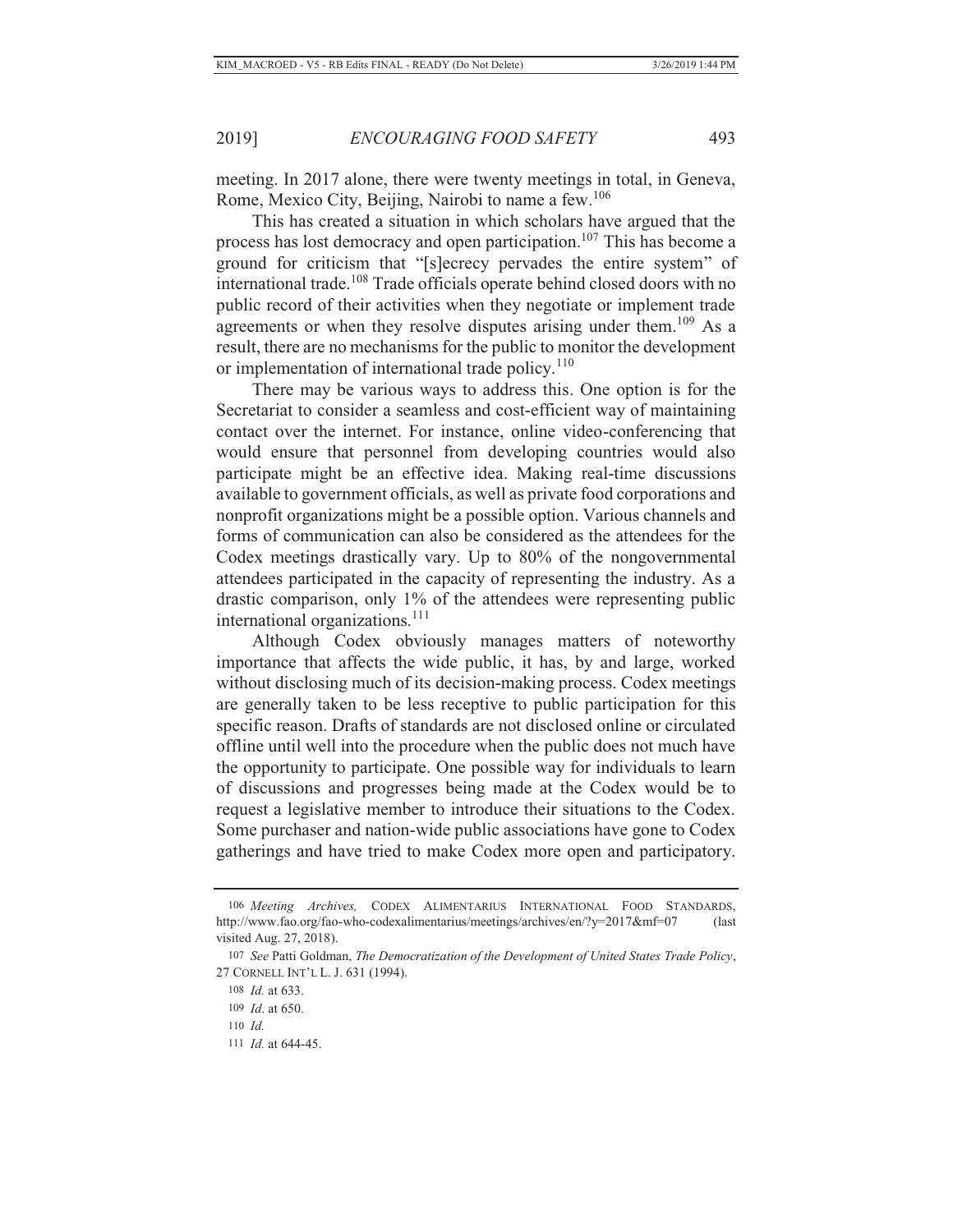Nevertheless, Codex has not made much progress in changing procedures to ensure and encourage significant and meaningful public participation.<sup>112</sup>

The WTO made a note of five practical benefits of attending Codex meetings that would broadly overlap with discussions to be made among OBOR countries: "broad exposure, access to information, scientific evidence, knowledge, understanding codex procedures, procedures, methods, networking, and access to a leadership role."113 The importance of participation in the Codex meetings is well explained in the WTO report which includes critical values such as the opportunity to represent a national position, ability to comment and contribute to other countries' perspectives, intervention on scientific data compilation, time allowed to raise concerns and participation in both formal and informal meetings and working/drafting sessions.<sup>114</sup> WTO additionally states that the most frequent and therefore the most "active" form of participation is countries representing their national position during the meeting.<sup>115</sup> This accounts for up to 80% of all the participation forms available within the Codex meetings.<sup>116</sup> With this, lack of participation of the developing countries in the Codex meetings suggests that they are deprived of the opportunity to clarify and represent their national perspective when it comes to discussing and setting standards.<sup>117</sup> In fact, for those that do participate in the meetings, their lack of resources makes them represent their national views, and comments on reviewing and setting standards are required to be based on evidence, on which they often lack a comprehensive review.118 This comes at a cost to both developed and developing countries in the long term.

The standards published in the Codex Alimentarius represent the shared understanding of the food safety standards. Its role in proving not only explanation of food safety requirements but also ensuring that there is a shared understanding of the definition is critical.<sup>119</sup> This has a direct relationship to what is acceptable and safe for consumption and trade. The information is in itself of considerably important for countries to consider in designing national regulations and laws. One success story in the area was in Afghanistan where it was found that the food's safety

112 *Id.*

- 115 *Id.*
- 116 *Id.*
- 117 *Id.*
- 118 *Id*.

<sup>113</sup> CODEX TRUST FUND, *supra* note 81.

<sup>114</sup> *Id.*

<sup>119</sup> *See* Veggeland & Borgen, *supra* note 11, at 675, 676.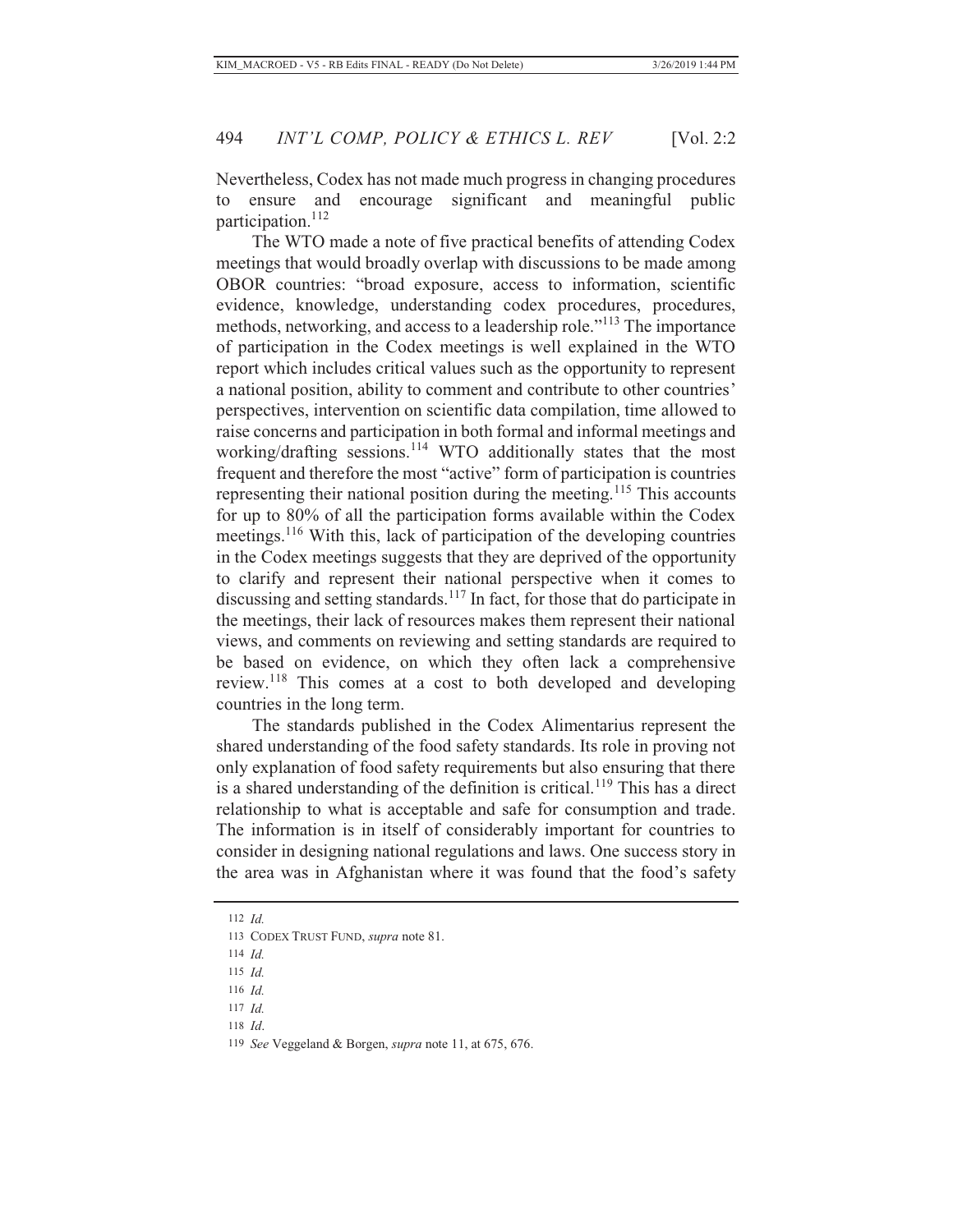system had improved substantially when the Codex representatives were able to pass on and advise the national ministries of the trade and certification standards agreed at the Codex level. $120$ 

Another valuable contribution made by Codex meetings was its influence on planning future action plans and making recommendations.<sup>121</sup> This benefit accounted up to 46% of all the respondents.122 While this did not mean any immediate changes in the national law or the implementation of the law, this can certainly be viewed as a head start. For example, Gambia noted that its participation gave guidance to the National Codex Committee regarding its responsibilities and duties.<sup>123</sup> Insufficient negotiations on standards can certainly result in public concern and fear of inequality  $^{124}$  and certainly more tangible losses in trade. Concurrently, decentralized Codex negotiation policies will result in governments exercising discretion to use their domestic policies and regulations much to its own domestic benefit.125 In turn, countries also enter into competition by using food safety standards as a tool to gain a comparative advantage.<sup>126</sup>

One of the most recent reflections can be made on the temporary cheese import ban that China had imposed in 2017. Although this was an import ban on products from Europe, this serves as a very good example of the negative consequences of lack of negotiation of standards. In September 2017, the General Administration of Quality Supervision, Inspection and Quarantine banned Roquefort, Danish Blue, Gorgonzola, and Stilton cheese for containing unapproved bacteria.<sup>127</sup> The list issued by the Ministry of Health specified the allowed cultures used in food for consumption.128 A month later, this ban on was lifted, and EU officials

125 Emilie H. Leibovitch, *Food Safety Regulation in the European Union: Toward an Unavoidable Centralization of Regulatory Powers*, 43 TEX. INT'L L. J. 429, 434 (2008) (citing Council Regulation 178/2002, Laying Down the General Principles and Requirements of Food Law, Establishing the European Food Safety Authority and Laying Down Procedures in Matters of Food Safety, art. 1, 2002 O.J. (L 31) 1, 6.

126 *Id.*

127 Alanna Petroff, *China Lifts Ban on Stinky Cheese Imports*, CNN MONEY (Oct. 23, 2017, 11:36 AM), http://money.cnn.com/2017/10/23/news/china-cheese-ban-import/index.html.

128 *Weishengbu Yinfa Guanyu Ke Yongyu Shipinde Junzhong Mingdan de Tongzhi* (卫生部印 发关于《可用于食品的菌种名单》的通知) [*Notice of the Ministry of Health on the issuance of* 

<sup>120</sup> *See* CODEX TRUST FUND*, supra* note 81.

<sup>121</sup> *See id.* at 16.

<sup>122</sup> *See id.*

<sup>123</sup> *See id.*

<sup>124</sup> Roman Kozhevnikov Bustonkala, *Tajik Land Deal Extends China's Reach in Central Asia*, REUTERS (March 25, 2011, 5:50 AM), https://www.reuters.com/article/us-tajikistan-chinaland/tajik-land-deal-extends-chinas-reach-in-central-asia-idUSTRE72O1RP20110325.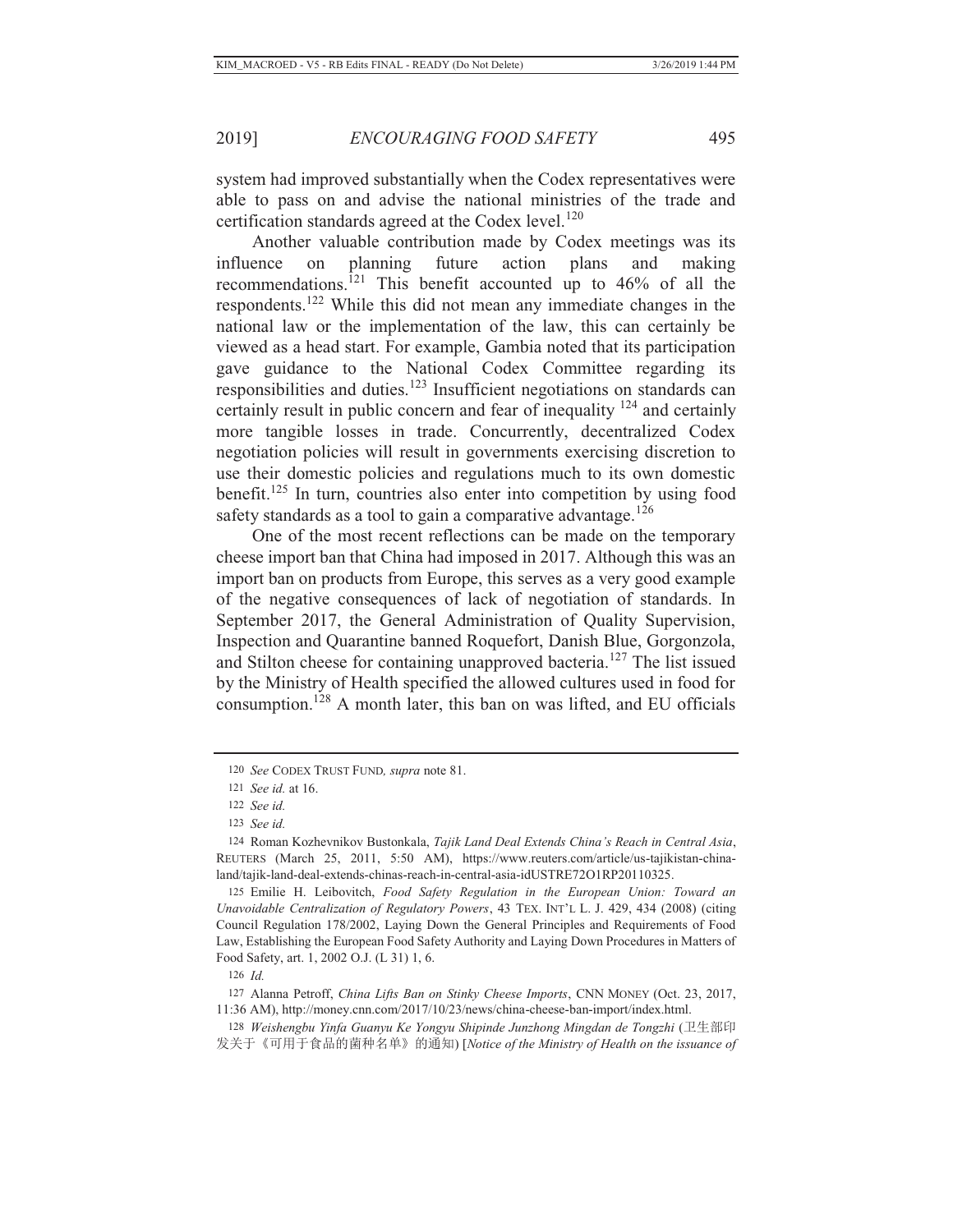and their Chinese counterparts agreed to hold meetings to discuss standards in the future.<sup>129</sup>

### V. CENTRALIZATION FOR FOOD SAFETY STANDARDS DISCUSSIONS AMONG OBOR COUNTRIES

The long-term goal of encouraging participation through centralization efforts would imply that OBOR countries could form a central protection mechanism for the public. Ideally, in the long run, OBOR countries could build a risk alert system like that of the EU's Rapid Alert System.130 Keeping the long-term goal of creating a crisis management system in place, the first step to take would be to ensure that discussions and negotiations are held enamored with local government support. The need for such local government support can be borrowed in light of how the Codex rose to public attention after 1995, the year the WTO was founded and when both the SPS Agreement and the Technical Barriers to Trade Agreement came into force.<sup>131</sup>

As a managerial principle, one of the pressing tasks is to identify areas that require additional effort based on the lessons learned from previous similar experiences. The Codex meetings may have been a different experience for each and every country, and such experiences may have been a positive or a negative one. Regardless of the outcome, countries should reflect on both ends of the experience spectrum and improve areas that need revisiting. Doing so would allow countries to track improvements, which would be an essential step to design similar negotiation models for further food safety standard discussions. This practice, in the long run, will assist in building a model or a design that is ideal for all participating countries. More specifically, such construction of the design will allow countries to comprehend the strengths and the weaknesses of different models. Only by doing so will the public and other stakeholders fully accept the process, and thus be able to appreciate the value as well.

As a general guideline, it would be important for countries to understand the complex standing of Codex standards.<sup>132</sup> Codex standards

*the "List of Cultures for Foods"*], CENTRAL PEOPLE'S GOV. OF CHINA (April 22, 2010), http://www.gov.cn/gzdt/2010-04/28/content\_1594897.htm.

<sup>129</sup> *China Lifts Ban on Stinky Cheese*, BBC (Oct. 23, 2017), http://www.bbc.com/news/business-41717848.

<sup>130</sup> *Rapid Alert System for Food and Feed Timeline*, EURO. COMM'N, https://ec.europa.eu/food/sites/food/files/safety/docs/rasff\_timeline.pdf (last visited Feb. 13, 2019).

<sup>131</sup> Veggeland & Borgen, *supra* note 11, at 675-76.

<sup>132</sup> *Id.* at 689-90.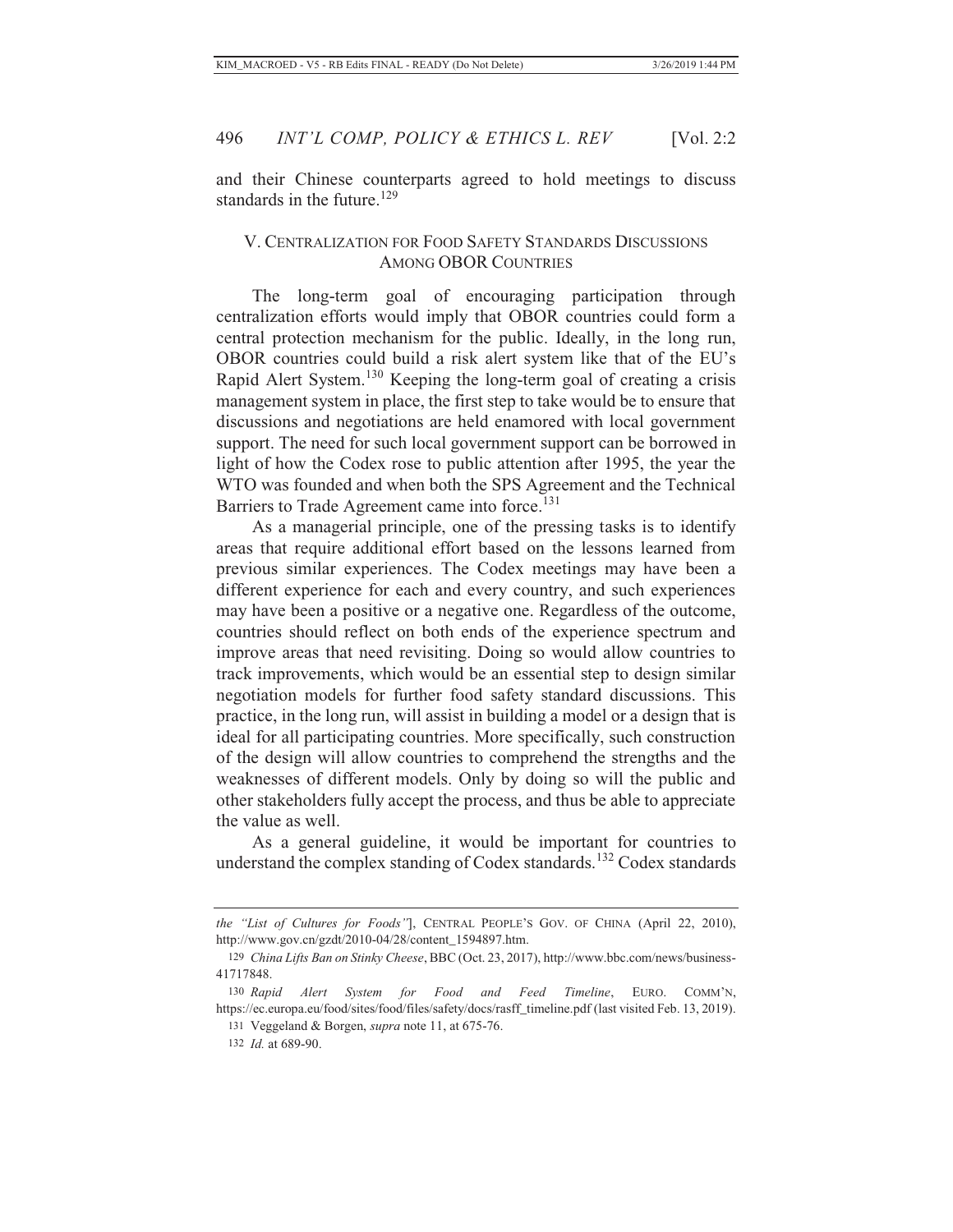have not been recognized as part of international law and are only considered a reference point, although the WTO Agreements are binding for all member states. These members are therefore required to comply with the SPS Agreement, which includes references to the Codex standards.<sup>133</sup> It is imperative that OBOR countries recognize OBOR as more than mere comparative regionalism, but an institution with standard procedures and rules to follow. When the institution becomes recognized and acknowledged as more than a "gentlemen's club," there will be avenues to minimize confusion and challenges.

Removal of trade obstacles has been identified as one of the five pillars of the Belt-and-Road Initiative under the Action Plan.<sup>134</sup> For this to be carried out, China and other OBOR participating countries should come to an agreement on various aspects including: inspection, quarantine, certification, accreditation, and standard measurement.<sup>135</sup>

#### *A. Efficient Administrative Procedures*

Placing Codex meetings as a predecessor in evaluating potential problems for OBOR food-safety discussions brings multiple benefits. It serves as an important reminder of the role and purpose of food-safetystandards discussions. Such discussions are much beyond mere political harmony, but rather an opportunity to contribute to both regional trade and public food safety. At the same time, Codex meetings bring out the important lesson that it is not political unity that the participating countries should aim for, but rather a systematic central planning of administrative burdens of drafting food-safety standards. In a way, mistakes Codex meetings made have become a tuition fee for OBOR countries. Keeping these two points in mind, it would make more sense to briefly outline possible procedures.

Approximately 38% of the participants claimed that the Codex meeting participation could have improved with efficient procedures.<sup>136</sup> This procedure referred to an array of administrative operations conducted by the Codex Secretariat, such as sending out critical travel information and meeting documents in a timely manner.<sup>137</sup> Once this is done in a way in which allows countries to prepare for the meetings well in advance, the countries will be better informed of the upcoming agenda

<sup>133</sup> *Id.* at 690.

<sup>134</sup> *See Action Plan on the Belt and Road Initiative*, STATE COUNCIL OF CHINA (Mar. 30, 2015

<sup>7:31</sup> PM), http://english.gov.cn/archive/publications/2015/03/30/content\_281475080249035.htm. 135 *See id.*

<sup>136</sup> CODEX TRUST FUND, *supra* note 81, at 18-19.

<sup>137</sup> *See id.* at 19.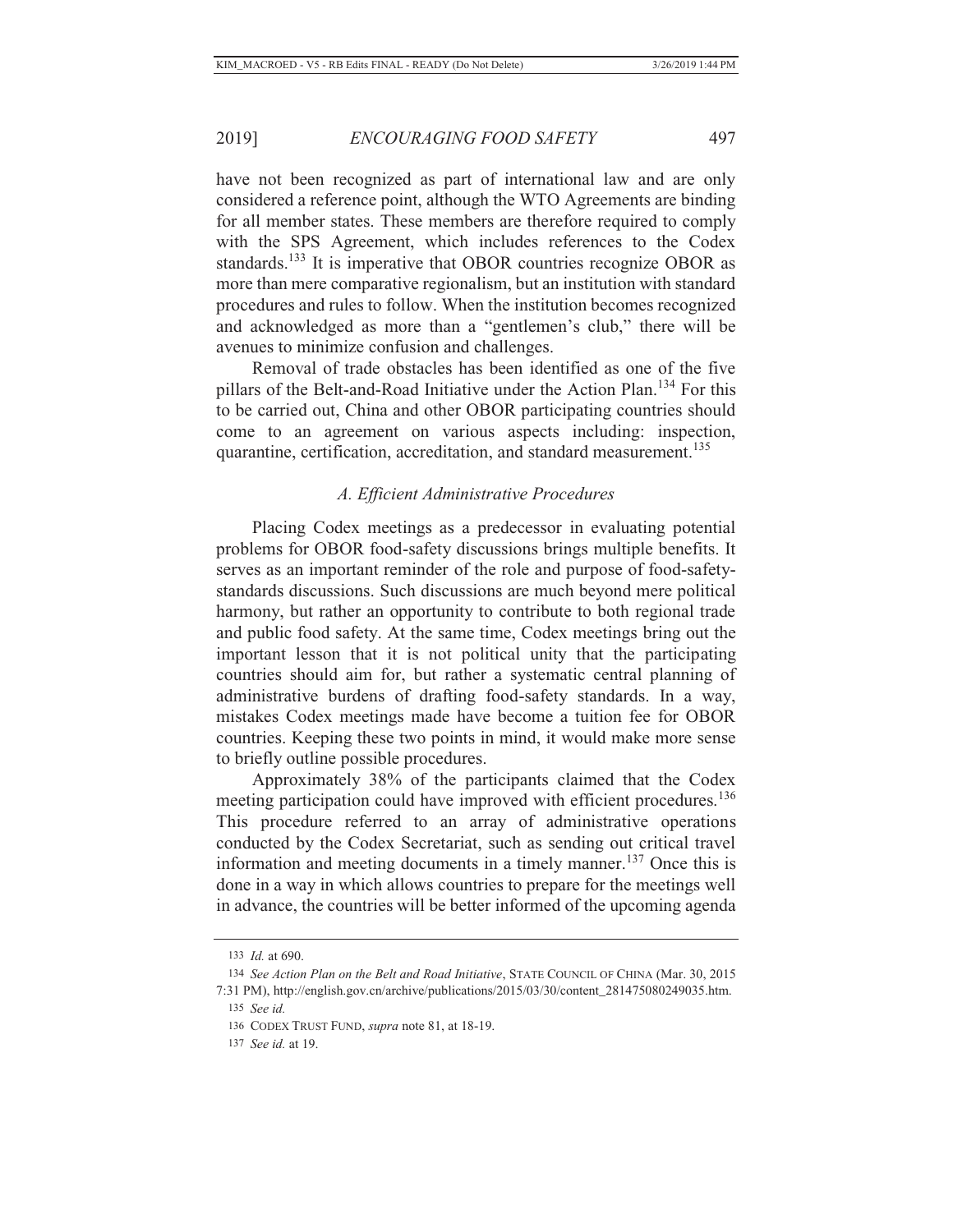and will be incentivized to engage in this stress-free arrangement.<sup>138</sup> Some pinpointed that having documents in their national language would also improve participation as it could assist in preparing their national positions in advance.<sup>139</sup> Food safety is a specialized area of the law that would benefit greatly with policy integration.<sup>140</sup> Keeping this in mind, there are certain administrative forms OBOR countries could try to take with the leading help from China. China could arrange a contact point to get in touch with contact offices in Central Asian countries and deliver travel information and necessary meeting documents.

### *B. National Coordination*

As the WHO noted, one way to ensure that countries reap the most benefits by attending the meetings to allow the countries to present their national position to the fullest.<sup>141</sup> This is attainable when different government departments can coordinate and put together food safety experts. Trade representatives and consumer groups should also have their voices heard during the process of gathering opinions and perspectives on the nation's needs.142 Reflecting on the WHO recommendation on establishing a national Codex committee, the OBOR countries could try to create a national office that could interact and communicate with the central OBOR food safety Contact Point, which could perhaps function as a national Codex committee at the same time. This would prevent double workload and ensure uniformity checks with international standards as well. Such office would act as a liaison and advise the national government on issues regarding food safety standards.<sup>143</sup> As learned from Codex meetings, more regional training on food safety was requested by attending participants. While there is not much data on whether this particular request was made by Central Asian countries due to their absence in Codex meetings, it is reasonable to assume that assistance for building national capacity in understanding the status of standards.

Moreover, a significant amount of resources should be spent on identifying rule observation status of different countries once decisions on appropriate food safety standards are in place.

<sup>138</sup> *See id.*

<sup>139</sup> *See id.*

<sup>140</sup> *See* FOOD & AGRIC. ORG. & WORLD TRADE ORG., *supra* note 54, at 34.

<sup>141</sup> *See id.*

<sup>142</sup> *See id.*

<sup>143</sup> *See id.* at 34.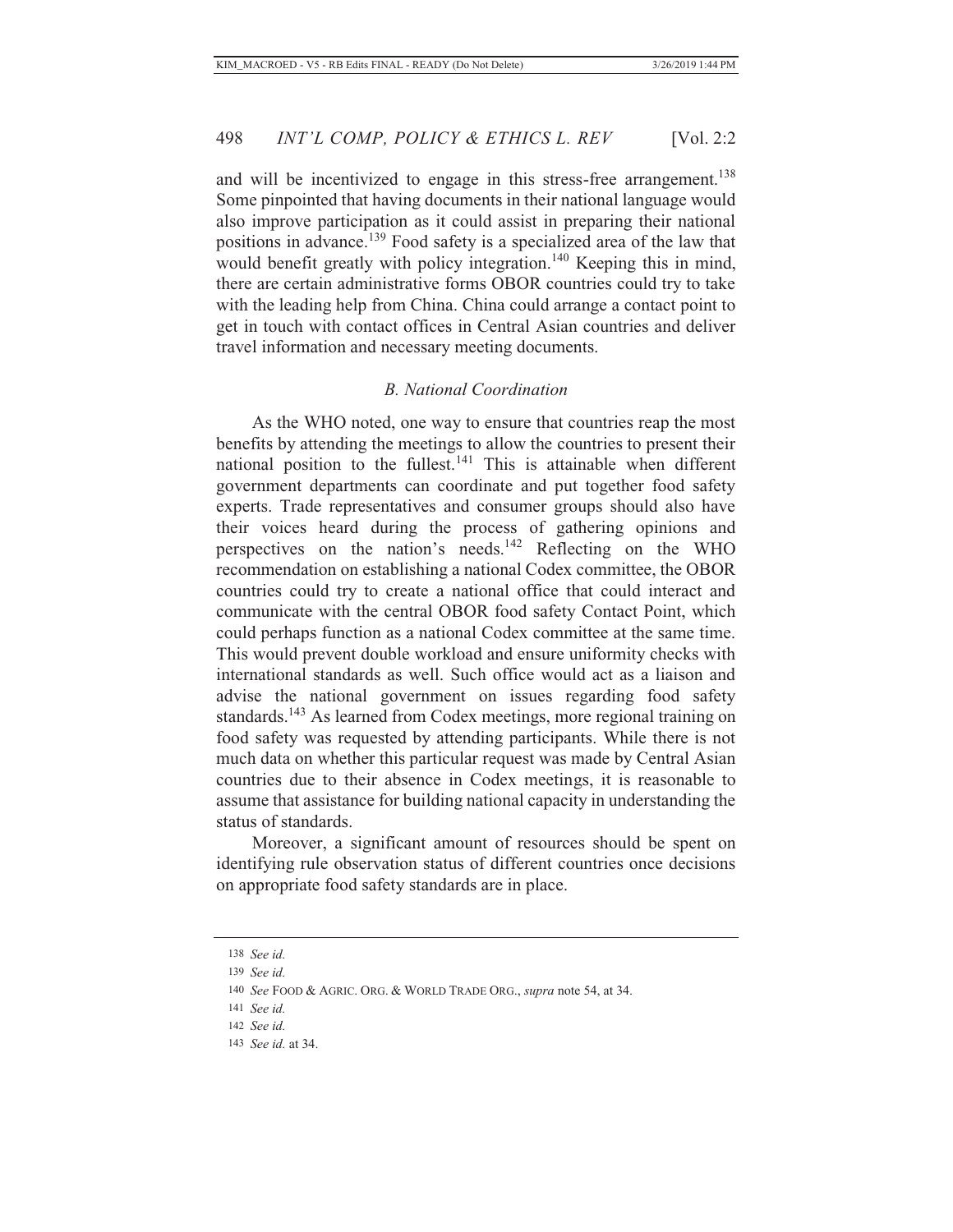There must also be an understanding of the domestic command work chain. One of the common problems in the food safety regime of politically young and unstable countries face is the fragmented governmental structure and command chain.144 Much focus must be placed on increasing and guaranteeing transparency. One way to handle this would be to maintain a central roster of participants and personnel working in related departments and routinely update the roster. In addition, creating a central panel of experts and coordinators who will select the most appropriate person to represent the country and participate to the maximum level needs to be established.

Currently, the broad range of duties that has fallen on Codex Contact Points have been working to link the Codex Secretariat and Member countries (including playing the role of a messenger), putting together Codex activities within their own countries, receiving and sending comments on Codex documents or proposals to Codex and relevant bodies, staying in contact with the national Codex committee. Most related to the participation issue, it also received the invitation to Codex sessions and informed the relevant chairpersons and the Codex Secretariat of the names of participants from their own countries.<sup>145</sup> In addition to all these functions, given that national coordination may be a key to solving the low participation and attendance problem, understanding and clearing the local agency coordination problems may be a question worth asking. Over the past decades, we have seen agencies having overlapping jurisdictions. Understanding and delineating the roles of these Contact Points might be worth taking into consideration.

## *C. Improved Public Participation*

The importance of having strong public participation cannot be understated. The EU has taken efforts to bolster its communication and to improve efficiency throughout the past decades. In 1979, the EU Rapid Alert System for Food and Feed first had its member states work and communicated over telephone lines. It then introduced TELEX to improve communication in 1980. In 1992, facsimile was used perhaps due to its low cost and improved speed. Eight years later, communication became much faster as the members benefited from the internet and email in 2000. The EU Rapid Alert System then introduced a "performant

<sup>144</sup> FRANCIS SNYDER, FOOD SAFETY LAW IN CHINA 66-67 (2015).

<sup>145</sup> *See* CODEX ALIMENTARIUS COMM'N PROCEDURAL MANUAL, *supra* note 61, at 7.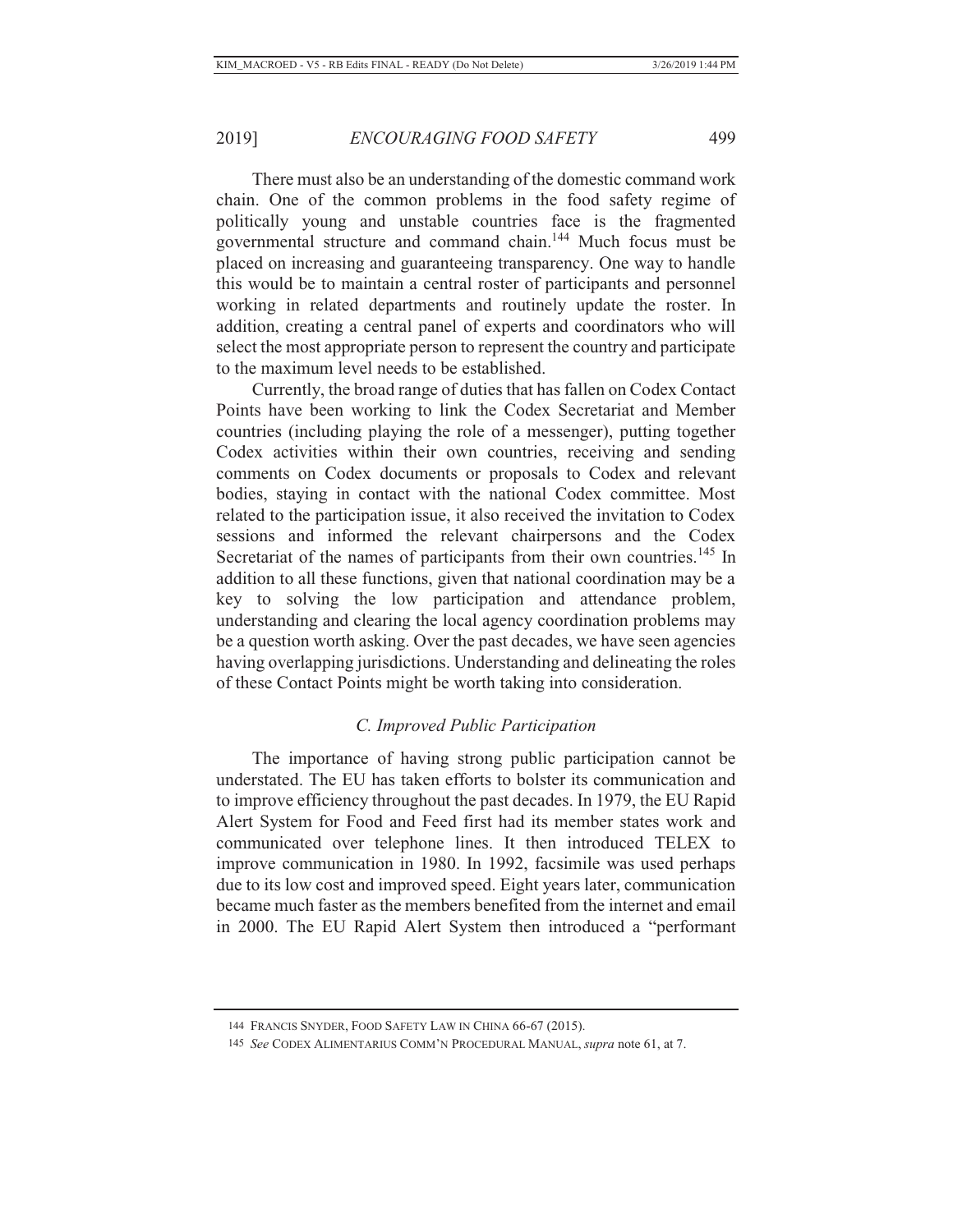internet/PC-based system" in 2009, until the "new collaborative on-line system" was introduced in 2011.<sup>146</sup>

For the OBOR food safety negotiations to thrive, it would also be important to invite both the "good will of the delegation and scientific advice given by a series of FAO/WHO Expert Groups."147 Food safety is related to various aspects of not only legal definition but understanding scientific assessments and evaluating quality of nutrition. In addition to inviting experts to conduct scientific assessments and understand the legal obligation under the SPS Agreement, it would be helpful to diversify participant categories. As Codex as maintained an "Observer Status" for international non-governmental organization, OBOR countries could certainly consider doing the same to reap similar benefits.148 These organizations with observer status could receive the same amount of information as any other state, and it would be more likely that they are more approachable by civil societies with certain interests and experience.<sup>149</sup>

### *D. Uniformity in Horizontal Participation*

Encouraging horizontal participation of individuals who previously attended meetings is also seen as a critical step forward. There have been concerns raised by having different participants for each session and the absence of repeat participants makes it harder for a country to better represent its position. Individuals' capacity building is an important relevant factor in making sure that individuals are incentivized and feel comfortable attending meetings each year.<sup>150</sup> As to the question how many and who gets delegated to the meetings is a decision made at the national level, it would be ideal for the OBOR countries to agree on the uniform number of officials or delegates sent. This would ensure that voices are heard from well informed and capable delegates from each participating country. This would require identifying individuals who have the required language and background knowledge to represent the country in the meetings. They would most ideally be able to take an active role during the meetings.

<sup>146</sup> *See* EURO. COMM'N, *supra* note 130.

<sup>147</sup> Hiroshi Yoshikura, *Debate on Foods Derived from Biotechnology in Codex Alimentarius*, JAPAN MINISTRY OF HEALTH, LAB. & WELFARE 4 (Feb. 2011), https://www.mhlw.go.jp/english/topics/foodsafety/dna/dl/02-03-03.pdf.

<sup>148</sup> CODEX ALIMENTARIUS COMM'N PROCEDURAL MANUAL, *supra* note 61.

<sup>149</sup> *See id.*

<sup>150</sup> CODEX TRUST FUND, *supra* note 81.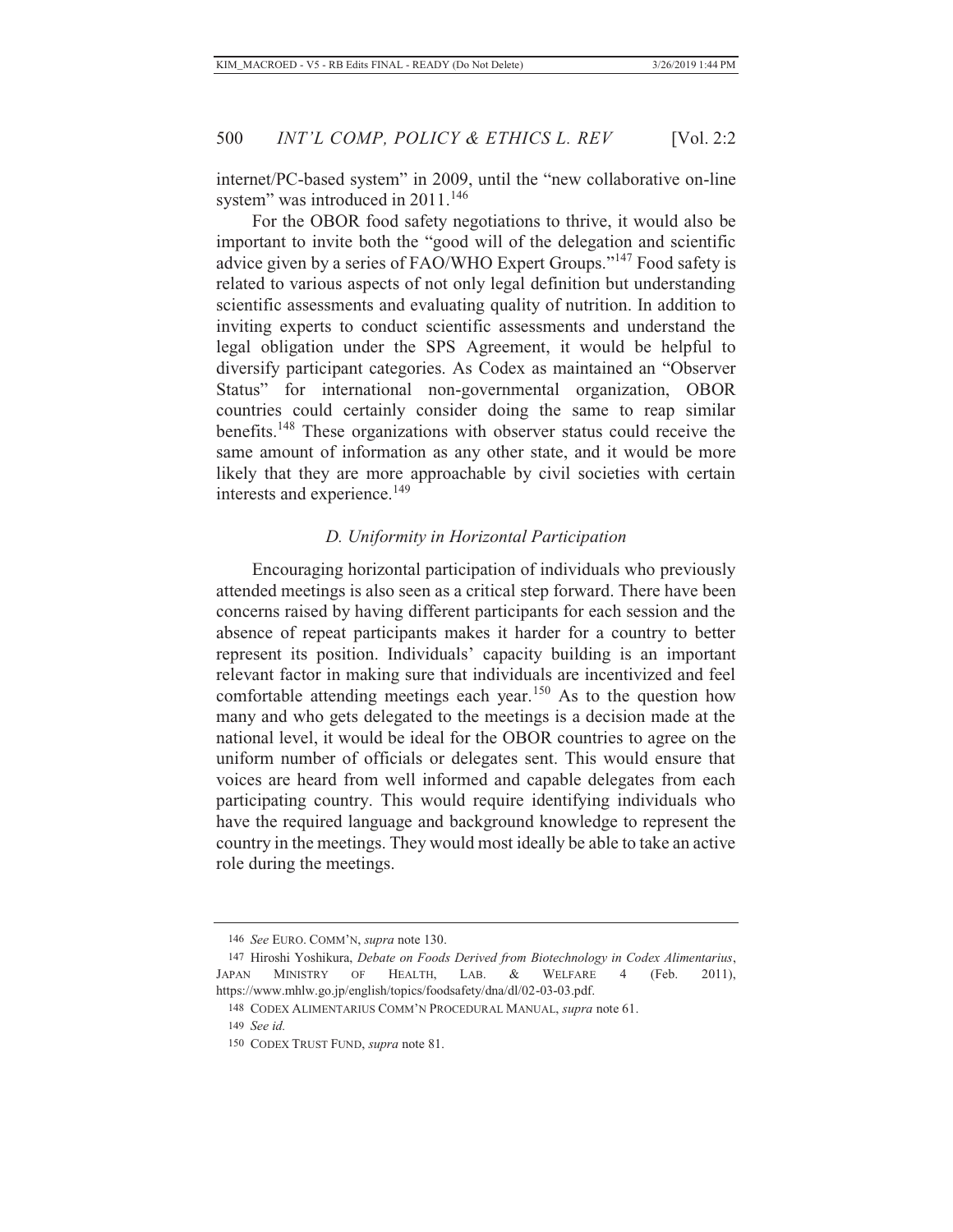In particular, respondents requested that the Codex Trust Fung send more than one delegate per country to meetings. According to Zambia's report for the 29th Codex Committee on Methods of Analysis and Sampling, no two people are of the same capability and for this reason, it would make much more sense to assign the participation task to two different people. This is particularly true for food safety standard negotiation as much of the discussions are highly technical and cover a broad range of the society. While cross-border centralization and harmonization efforts may create restrictions on bureaucracies, such efforts would indeed minimize fragmentations in horizontal participation.

#### VI. CONCLUSION

It is important to reflect on the lessons learned over two decades of experience and synthesize the information we collected from the WTO framework and the Codex sessions. This Article aims to take a distinctive view by leaping from Codex meetings into food safety negotiations within the Belt and Road Initiative. Doing so brings much value in reflecting upon lessons for comparative regionalism in the area of food safety law. While the Article proposes some technical considerations to encourage participation in the Belt and Road Initiative, it also does not accuse developing countries of the lack of interest in building a safe food environment for their own people. In fact, it aims to do just the opposite: raise questions on how much room we have left for the developing countries to contribute in negotiating possible food safety standards. In the long run, it is my hope that this will also contribute to the development of the comparative regionalism studies in law.

Virtually all components that affected participation in the Codex meetings are expected to become factors to consider when OBOR countries engages in food trade and food safety standards with Central Asian countries. In order to handle future obstacles and struggles that discourage developing countries to become involved in discussions, we have learned that it is imperative for the process to be both cost-efficient and effective. This is because engaging in food trade and negotiating food safety standards is a combined effort from multiple countries involved in the trade. Preparing these in advance by taking measures proposed in the Article will lead to increased participation, fair trade and increased trade as a whole. The author hopes that the discussions in this Article will serve as organizational gap fillers in the realm of food safety negotiations along the Belt and the Road. Realizing that the OBOR is still a work in development and that food safety standard negotiations is a subset of the